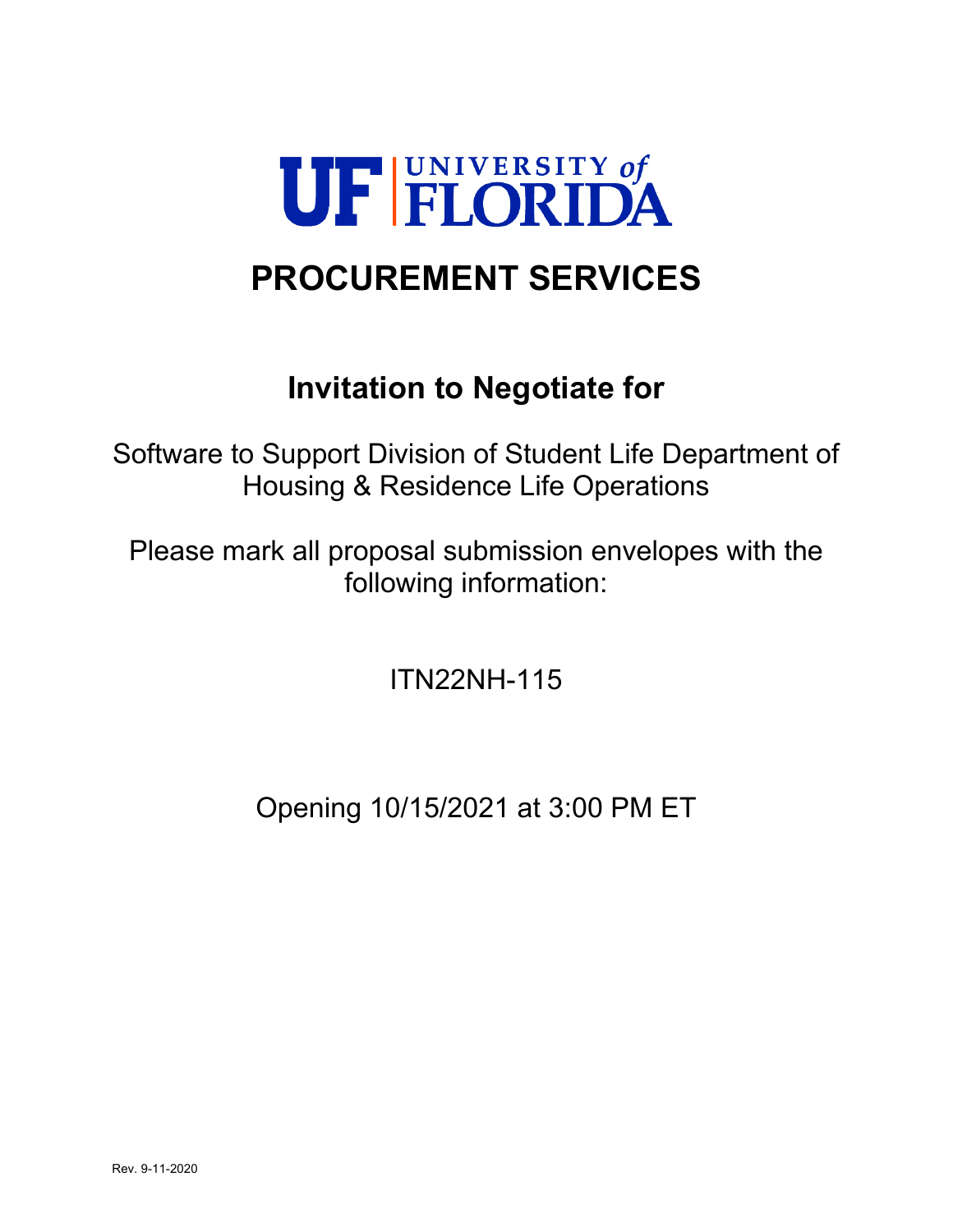## Contents

| 1.0 |        |                                                                              |  |
|-----|--------|------------------------------------------------------------------------------|--|
|     | 1.1    |                                                                              |  |
|     | 1.2    |                                                                              |  |
|     | 1.3    |                                                                              |  |
|     | 1.4    |                                                                              |  |
|     | 1.5    |                                                                              |  |
|     |        |                                                                              |  |
|     |        |                                                                              |  |
| 2.0 |        |                                                                              |  |
|     | 2.1    |                                                                              |  |
|     | 2.2    |                                                                              |  |
|     | 2.3    |                                                                              |  |
|     | 2.4    |                                                                              |  |
|     | 2.5    | Vendor Protest Procedure; Notice of Proposal Protest Bonding Requirement  9  |  |
|     | 2.6    |                                                                              |  |
|     | 2.7    |                                                                              |  |
|     | 2.8    |                                                                              |  |
|     | 2.9    |                                                                              |  |
|     | 2.10   | Determination of and Information Concerning Vendor's Qualifications  10      |  |
|     | 2.11   |                                                                              |  |
|     | 2.12   | Rejection of Vendor Counter-offers, Stipulations and Other Exceptions  11    |  |
|     | 2.13   |                                                                              |  |
|     | 2.14   |                                                                              |  |
|     |        |                                                                              |  |
| 3.0 |        |                                                                              |  |
|     | 3.1    |                                                                              |  |
|     | 3.2    |                                                                              |  |
|     | 3.3    |                                                                              |  |
|     |        |                                                                              |  |
|     |        |                                                                              |  |
| 4.0 |        |                                                                              |  |
|     | 4.1    |                                                                              |  |
|     | 4.1.1  |                                                                              |  |
|     | 4.1.2  |                                                                              |  |
|     | 4.1.3  |                                                                              |  |
|     | 4.1.4  |                                                                              |  |
|     | 4.1.5  |                                                                              |  |
|     | 4.1.6  |                                                                              |  |
|     | 4.2    |                                                                              |  |
|     | 4.2.1  |                                                                              |  |
|     | 4.2.2  |                                                                              |  |
|     | 4.2.3  | University Provides Information in Good Faith without Liability  15          |  |
|     | 4.2.4  |                                                                              |  |
|     | 4.2.5  | Questions, Communications and Inquires between the University and Vendors 15 |  |
|     | 4.2.6  | Addenda and the University's Response to Communications from Vendor  16      |  |
|     | 4.2.7  |                                                                              |  |
|     | 4.2.8  |                                                                              |  |
|     | 4.2.9  |                                                                              |  |
|     | 4.2.10 |                                                                              |  |
|     | 4.2.11 |                                                                              |  |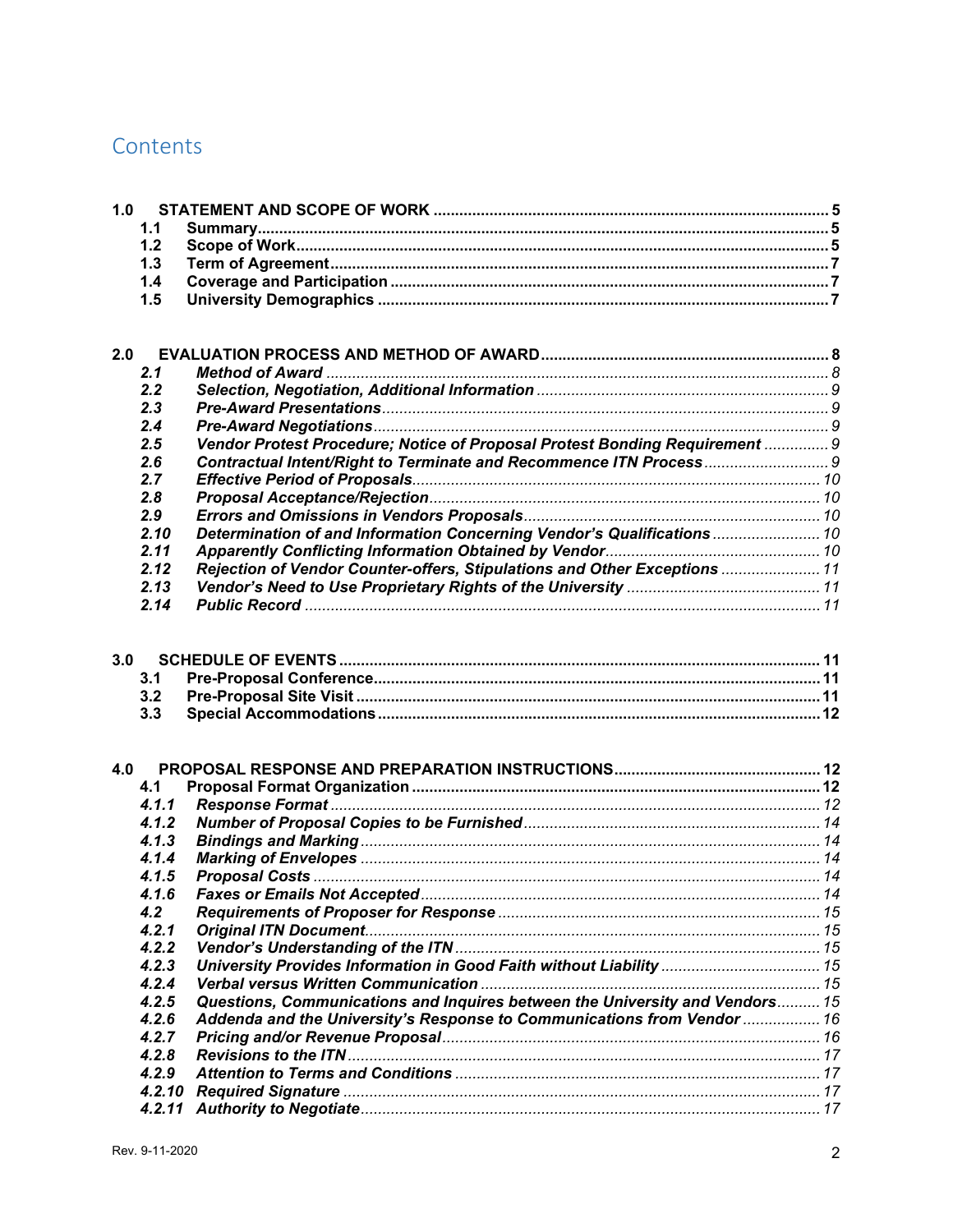| 4.2.13 Improper Business Relationships/Conflict of Interest Prohibited  18        |  |
|-----------------------------------------------------------------------------------|--|
| 4.2.14 Corrections, Changes, and Providing Information on Forms within the ITN 18 |  |
|                                                                                   |  |
|                                                                                   |  |
|                                                                                   |  |
| 4.2.18 University's Right to Use Vendor's Ideas/Proprietary Information 18        |  |

| 5.0  |  |
|------|--|
| 5.1  |  |
| 5.2  |  |
| 5.3  |  |
| 5.4  |  |
| 5.5  |  |
| 5.6  |  |
| 5.7  |  |
| 5.8  |  |
| 5.9  |  |
| 5.10 |  |
| 5.11 |  |
| 5.12 |  |
| 5.13 |  |
| 5.14 |  |
| 5.15 |  |
| 5.16 |  |
| 5.17 |  |

| 6.1  |  |
|------|--|
| 6.2  |  |
| 6.3  |  |
| 6.4  |  |
| 6.5  |  |
| 6.6  |  |
| 6.7  |  |
| 6.8  |  |
| 6.9  |  |
| 6.10 |  |
| 6.11 |  |
| 6.12 |  |
| 6.13 |  |
| 6.14 |  |
| 6.15 |  |
| 6.16 |  |
| 6.17 |  |
| 6.18 |  |
| 6.19 |  |
| 6.20 |  |
| 6.21 |  |
| 6.22 |  |
| 6.23 |  |
| 6.24 |  |
| 6.25 |  |
| 6.26 |  |
|      |  |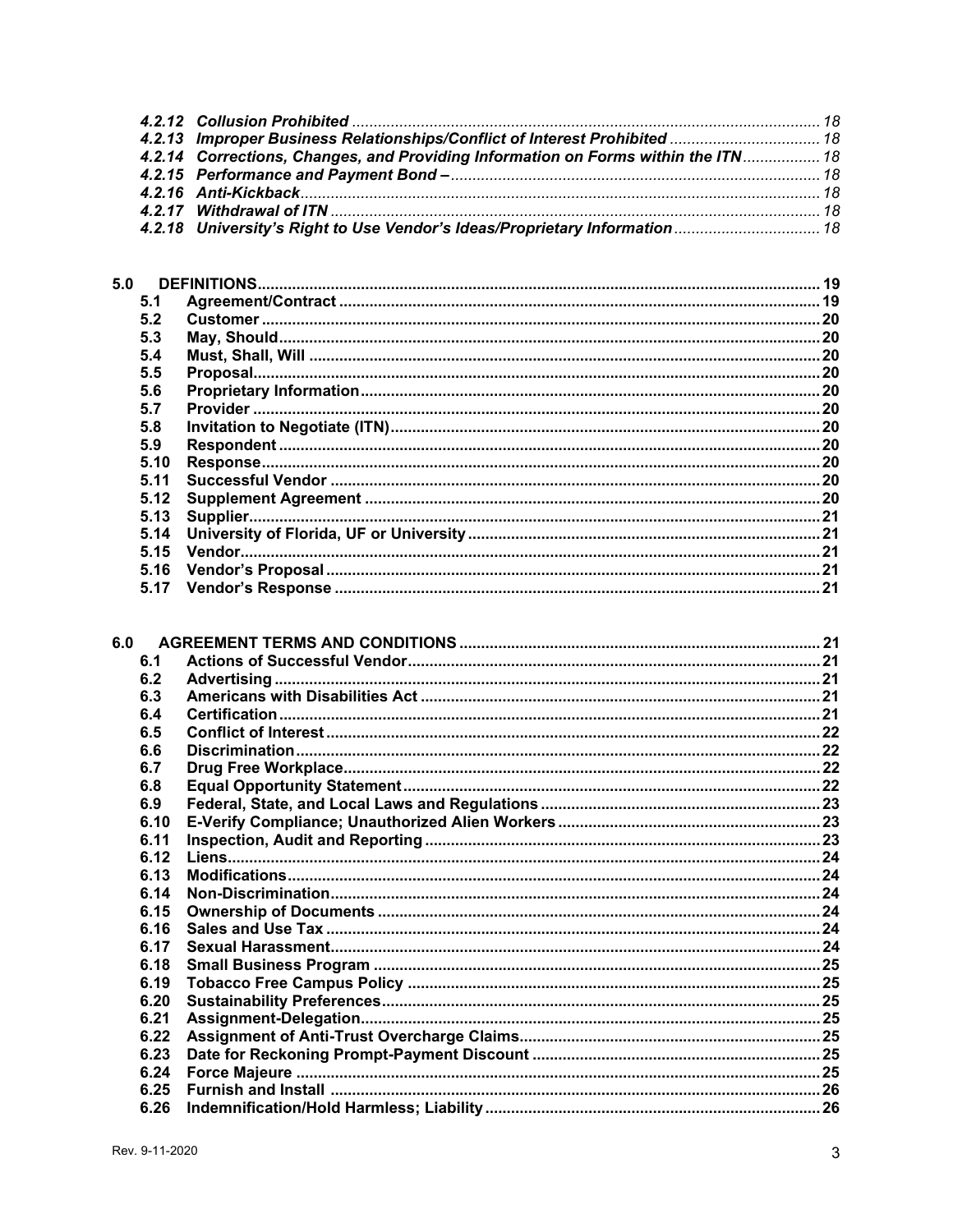| 6.27   |                                                                                |  |
|--------|--------------------------------------------------------------------------------|--|
| 6.28   |                                                                                |  |
| 6.29   |                                                                                |  |
| 6.30   |                                                                                |  |
| 6.31   |                                                                                |  |
| 6.32   |                                                                                |  |
| 6.33   | Notice to Vendors of Asbestos-Containing Materials in University Buildings  28 |  |
| 6.34   |                                                                                |  |
| 6.35   |                                                                                |  |
| 6.36   |                                                                                |  |
| 6.37   |                                                                                |  |
| 6.38   |                                                                                |  |
| 6.39   |                                                                                |  |
| 6.40   |                                                                                |  |
| 6.41   |                                                                                |  |
| 6.42   |                                                                                |  |
| 6.43   |                                                                                |  |
| 6.44   |                                                                                |  |
| 6.45   |                                                                                |  |
| 6.46   |                                                                                |  |
| 6.47   |                                                                                |  |
| 6.48   |                                                                                |  |
|        |                                                                                |  |
|        |                                                                                |  |
| 6.48.3 |                                                                                |  |
| 6.48.4 |                                                                                |  |
| 6.48.5 |                                                                                |  |
| 6.48.6 |                                                                                |  |
| 6.48.7 |                                                                                |  |
| 6.48.8 |                                                                                |  |
| 6.49   |                                                                                |  |
| 6.50   |                                                                                |  |
| 6.51   |                                                                                |  |
| 6.52   |                                                                                |  |
| 6.53   |                                                                                |  |
| 6.55   |                                                                                |  |
| 6.56   |                                                                                |  |
| 6.57   |                                                                                |  |
| 6.58   |                                                                                |  |
| 6.59   |                                                                                |  |
| 6.60   |                                                                                |  |
| 6.61   |                                                                                |  |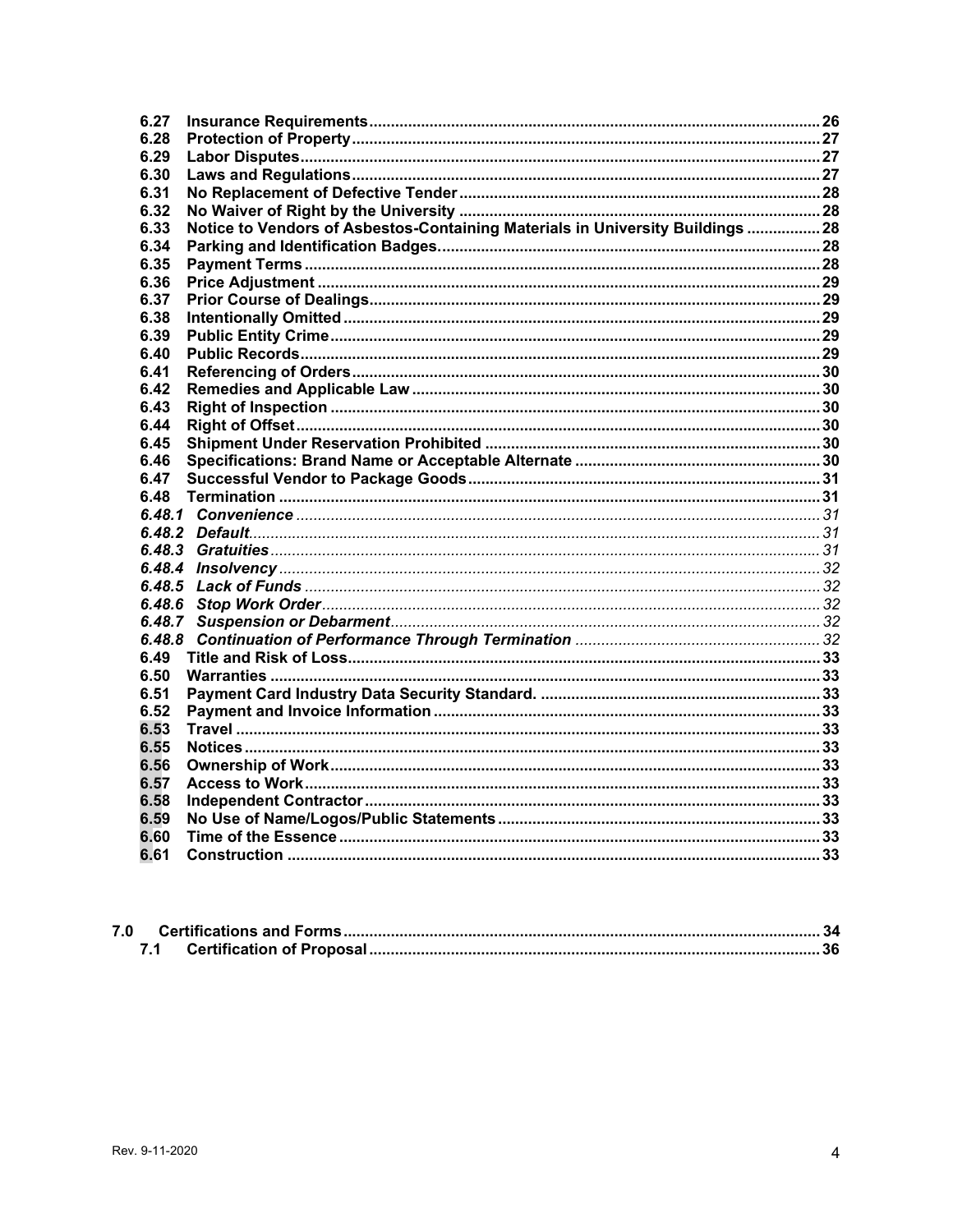### **1.0 STATEMENT AND SCOPE OF WORK**

#### **1.1 Summary**

The University of Florida ("UF" or "University") is seeking proposals from qualified firms with extensive expertise in centralizing and automating its Student Life Department of Housing and Residence Life operations. It is the intent of the University to have a comprehensive software solution to manage the various facets of its Student Life Housing operation.

The Department of Housing and Residence Life currently serves over 10,000 residents. We have 7,910 undergraduate beds that are contracted individually. We also have 970 graduate apartments that are contracted as units. The graduate apartments have 2,200 beds. As such, our current capacity is 10,110 beds. In the next few years, we will add an additional 1,400 undergraduate beds as we open a new residence hall. Our current software system is home-grown. We are seeking a fully integrated software solution with the ability to manage 12,000 beds to meet our current and future residential operations.

### **1.2 Scope of Work**

The University of Florida desires a fully integrated software solution that will automate and manage all aspects of its residential operations.

The system must be compatible with existing University of Florida software systems including:

- Oracle PeopleSoft
- CashNet
- APIs Allows disparate systems across the division to query data
- CollegeNET
- UF Salesforce
- UF One.UF Student Portal (React framework)
- IBM COGNOS

It would be advantageous if the system should be able to integrate with additional software systems used across the Division of Student Life and Housing which include the following but are not limited to:

- WebTMA
- NeoPost/PackCity ((Package/parcel handling software)
- Lenel (Access control software)
- Florida Pre-Paid (FLPP) UFIT/NWRDC

#### **1.2.1 Technical Requirements include:**

- Management of Housing assignments
	- o Application process management
		- 1<sup>st</sup> step to securing a Housing space
		- Must integrate with UF Salesforce and UF One.UF
	- o Contract process management
		- 2<sup>nd</sup> step to securing a Housing space
	- o Student information
	- o Room selection
	- o Roommate matching
	- o Bulk assignments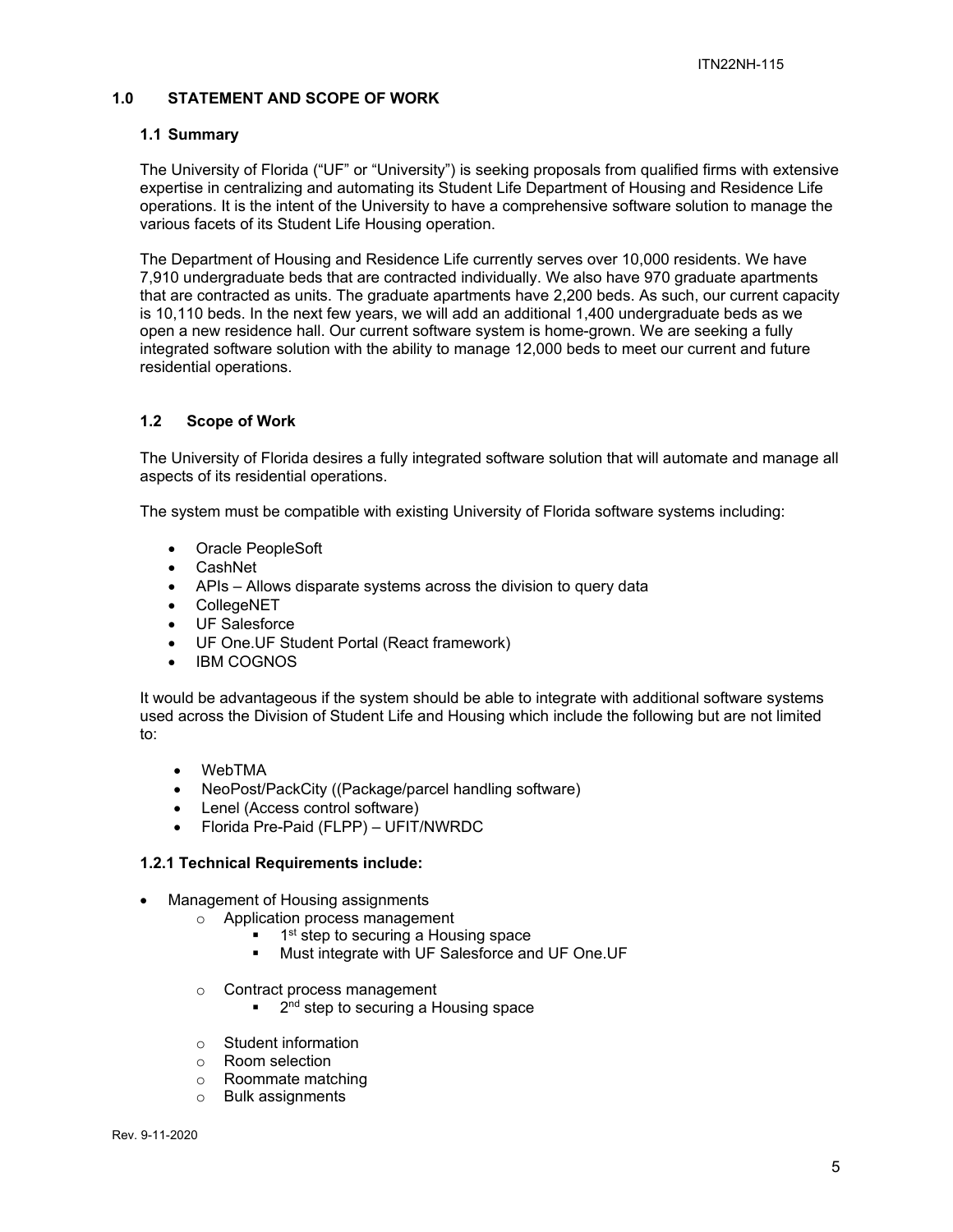- o Interactive occupancy management reporting such as:
	- Occupancy using point-in time and/or year over year comparisons
	- Room transfers
	- Contract changes (e.g. non-enrolled, not checked in, early check out, etc)
	- Upcoming vacancies (e.g. upcoming notice of intent to vacate)
	- **Space utilization**
	- Room rosters
		- **IMPORTANTY IMMOVE THE IMMOVE THE IMMOVE THE IMMOVE IMMOVE IMMOVE IMMOVE IMMOVE IMMOVE IMMOVE IMMOVE IMMOVE IMMOVE IMMOVE IMMOVE IMMOVE IMMOVE IMMOVE IMMOVE IMMOVE IMMOVE IMMOVE IMMOVE IMMOVE IMMOVE IMMOVE IMMOVE IMMOVE IM**
	- Non-rent generating spaces (e.g., staff apartments)
- o Bulk emailing
- Package/Parcel Management
	- o Tracking of packages/parcels
	- o Interactive reporting such as:
		- **•** Details of number of packages logged
		- Packages returned
		- Year over year comparison of packages/parcels received
- Inventory Management
	- o Equipment inventory
	- o Check-out process and tracking
	- o Usage reporting
- Billing Management
	- o Application fees
	- o Billing for undergraduate and graduate housing
		- Semester rent charges for undergraduate housing
			- **Monthly rent charges for graduate housing**
		- **Late fees**
		- Sales tax
	- o Non-rent charges. Examples include:
		- Electricity usage charges for graduate housing
		- **Print service charges**
		- **Fraternity rent charges**
		- **Credits/Refunds**
	- $\circ$  Area damages charges<br>  $\circ$  Bulk billing
	- **Bulk billing**
	- o Interactive reporting such as:
		- Aged debit balance reports per term (with ability to filter by location and/or type of charge)
		- Amounts billed versus amounts collected
		- **Maximum potential revenue per location per term**
		- Late fees charged & outstanding
		- Area damages charged & outstanding
		- Year over year comparisons based upon term and date (calendar)

#### **Implementation:**

The Department requests a full deployment of all features by August 1, 2022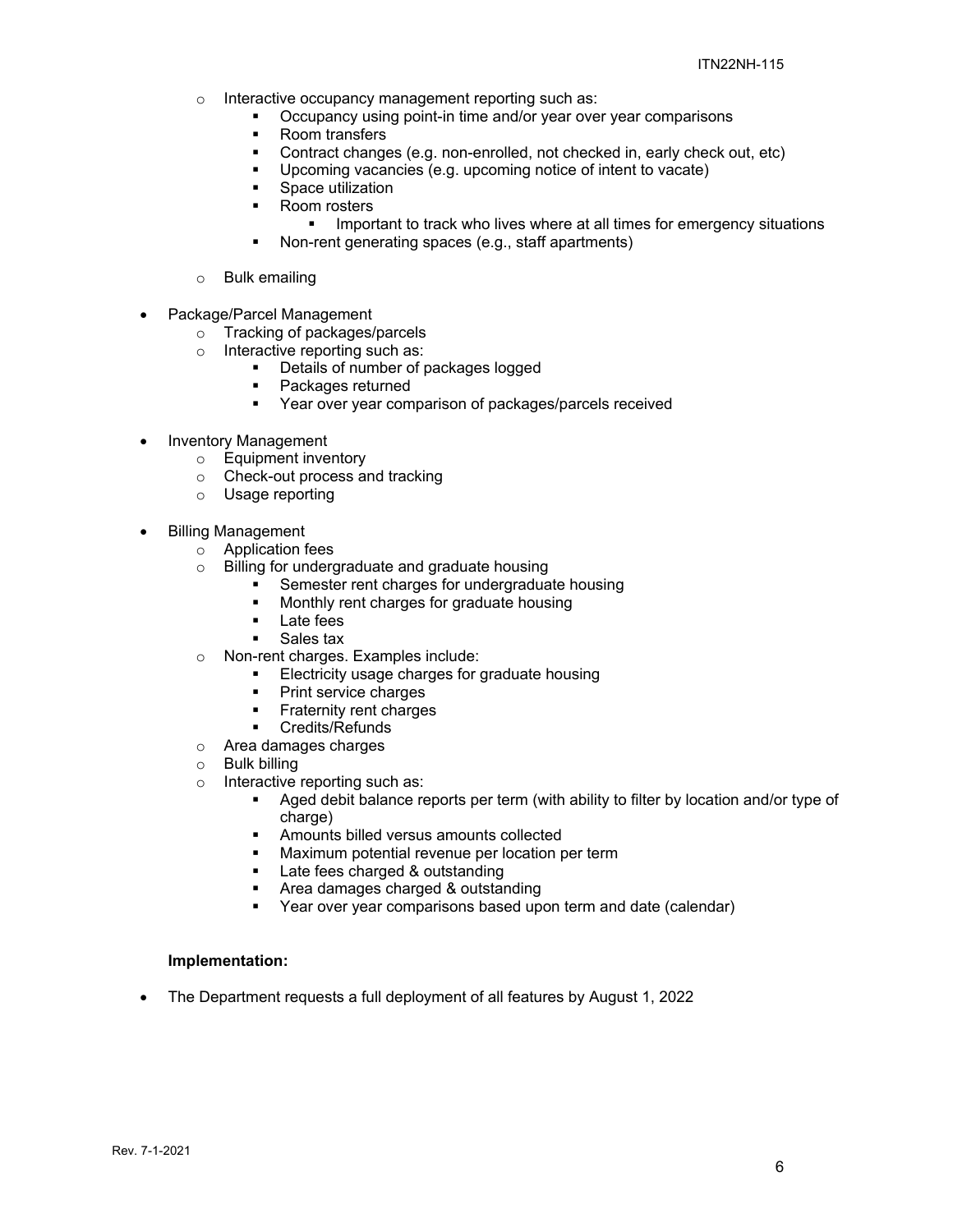## **1.3 Term of Agreement**

The term of this Agreement will be for an initial period of five (5) years, with an option to renew based on satisfactory performance and the written approval of both parties for up to five (5) additional one (1) year periods.

#### **1.4 Coverage and Participation**

The intended coverage of this ITN and any Agreement resulting from this solicitation shall be for the use of all Departments at the University of Florida. With the consent and agreement of the Successful Vendor, the other state universities, community colleges, district school boards, other educational institutions, and other governmental agencies, may assess and access an Agreement resulting from this solicitation issued and administered by the University of Florida.

The University reserves the right to add and/or delete elements, or to change any element of the coverage and participation at any time without prior notification and without any liability of any kind or amount.

### **1.5 University Demographics**

The University of Florida is a major public land-grant research university. The state's oldest, largest, and most comprehensive university, the University of Florida is among the nation's most academically diverse public universities. The University has a long history of established programs in international education, research, and service. It is one of only 17 public land-grant universities nationwide and the only university in Florida belonging to the Association of American Universities. With more than 50,000 students, the University of Florida is now one of the five largest universities in the nation.

The University of Florida has a 2,000-acre campus and more than 900 buildings (including 170 with classrooms and laboratories). The northeast corner of campus is listed as a historic district on the National Register of Historic Places.

UF has a long history of established programs in international education, research and service. It is one of only 17 public, land-grant universities that belong to the Association of American Universities, the higher-education organization comprising the top 62 public and private institutions in North America. UF is consistently ranked among the nation's top universities: No. 7 in U.S. News & World Report's "Top Public Schools" (2020); No. 2 in Kiplinger's "Best Values in Public Colleges" (2017); and No. 3 on the Forbes list of best value public universities (2019). Additionally, UF ranked No. 6 in the New York Times list of universities that do the most to help low-income students (2015) and No. 3 in the Milken Institute's ranking of Best Universities for Technology Transfer.

As the state's oldest and most comprehensive university, tracing its beginnings to a small seminary in 1853, UF is now among the nation's most academically diverse public universities. with an enrollment of 54,000 students annually. UF is home to 16 colleges and more than 170 research centers and institutes and offers nearly 300 graduate degree programs. Only five other universities nationwide have as many programs of study on one campus as the University of Florida.

Several qualities distinguish UF among today's leading public research universities.

The first is its highly comprehensive breadth on a single campus, facilitating interdisciplinary collaboration among, for example, faculty within the adjacent colleges of journalism, engineering and medicine. The second is its unwavering support from the state of Florida, which has endorsed UF's drive to become one of the nation's very best public research universities – supporting those efforts since 2013 with hundreds of millions of dollars in additional funding to grow its faculty ranks. UF's third exceptional quality is its dynamism. Like the state of Florida, now the nation's third- largest and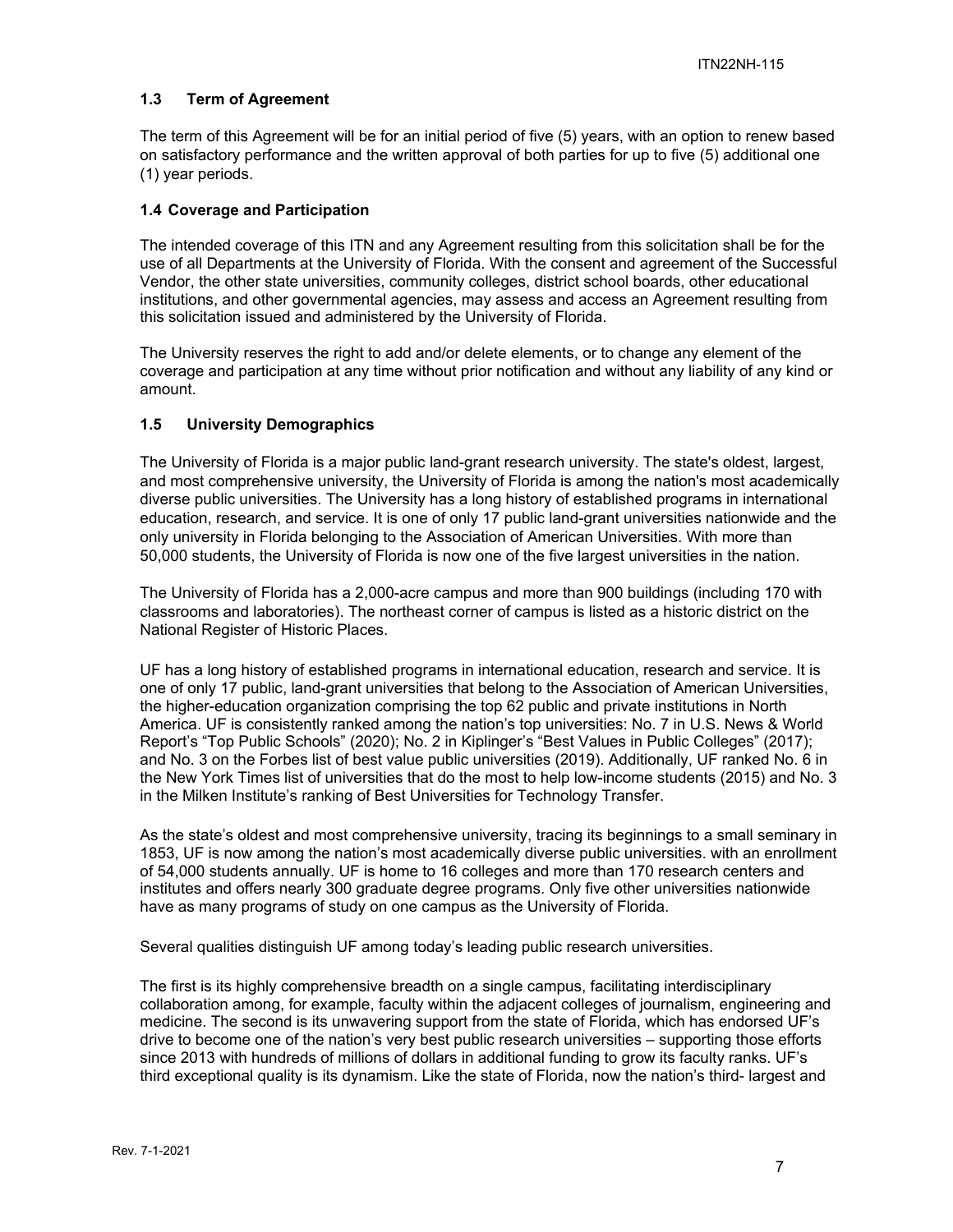among its fastest-growing, UF is undergoing rapid transformation as it pursues its overarching aspiration "to be a premier university that the state, nation and world look to for leadership."

For any additional information about the University of Florida, please visit the University's web page at: www.ufl.edu.

#### **UF Housing and Residence Life**

UF Housing and Residence Life operates the University's housing auxiliary and residential programs. Our mission is to provide well-maintained, inclusive, community-oriented facilities where residents and staff are empowered to learn, innovate, and succeed. The student housing program is an integral part of the University's educational mission, aiding in the on-going educational and developmental processes of each individual student resident through informal and structured living experiences. UF Housing operates on-campus student housing facilities that span 3.2 million square feet and 168 buildings. We provide residences for over 10,000 students. Our facilities are broken down into two main segments: housing facilities focused on undergraduate students (the "Residence Halls"), and housing facilities geared towards graduate students and students with families (the "Villages").

## **2.0 EVALUATION PROCESS AND METHOD OF AWARD**

#### **2.1 Method of Award**

The evaluation of each response to this ITN will be based on its overall competence, compliance, format, and organization. The Award shall be made to the responsive and responsible vendor whose proposal is determined to be the most advantageous to the University of Florida, taking into consideration the following evaluation criteria listed below. Pricing may be a criterion. However, the University is under no obligation whatsoever to select as most responsive the proposal that demonstrates the lowest pricing.

The contract will consist of the University's ITN, the proposal with any and all revisions, award letter, purchase order, and any signed agreement between the parties, as stated in that agreement.

Vendors whose proposals are not accepted will be notified after a final selection has been made by public posting of the selected proposer(s). This public posting functions as the rejection of all other proposals. This posting will be made to https://procurement.ufl.edu/vendors/schedule-of-bids/.

#### **Evaluation Criteria**

Vendor proposals will be evaluated based upon how well each Vendor's plans meet the University's needs. Specific consideration will be given to the following responses in no particular order or weighting:

- Demonstrated ability to provide a seamless application, contracting, and assignment process
- Demonstrated ability to generate required interactive data reports
- Demonstrated ability to integrate (transfer data to and from) with existing University of Florida systems
- Compliance with UF IT standards and security requirements (see Attachment 1)
- University of Florida proposed implementation plan
- Evidence of successful implementation of proposed software in a higher education setting
- Financial offering pricing model/cost for services, including efficient, transparent and fully disclosed cost structure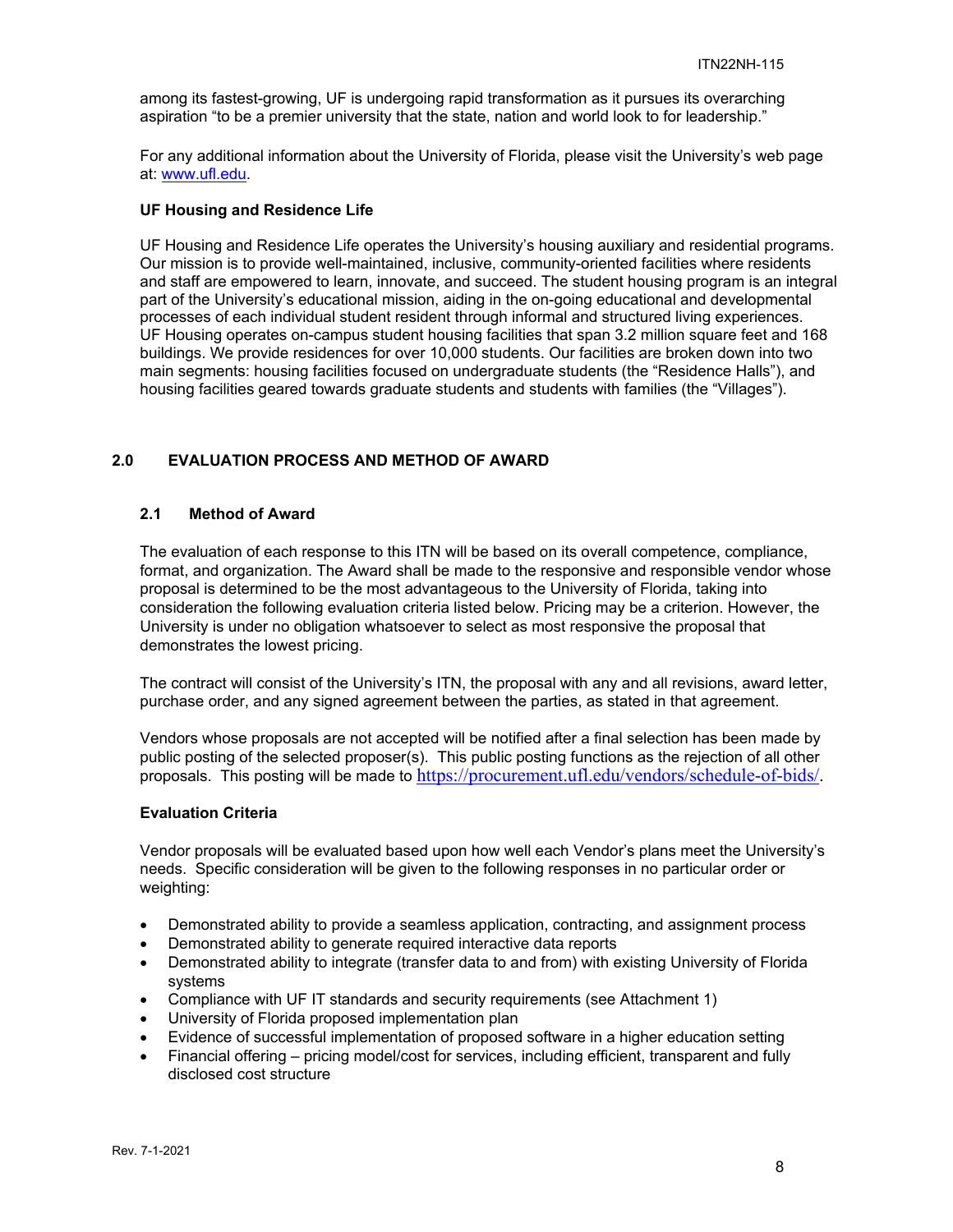- Additional "value add" services, i.e., services proposed by the vendor in addition to the services required by the university that will enhance the process and/or the final outcome(s)
- Acceptance of University of Florida terms & conditions.

## **2.2 Selection, Negotiation, Additional Information**

Although the University reserves the right to negotiate with any vendor or vendors to arrive at its final decision and/or to request additional information or clarification on any matter included in the proposal, it also reserves the right to select the most responsive vendor or vendors without further discussion, negotiation, or prior notice. The University may presume that *any proposal is a best-andfinal offer.* 

The University also reserves the right to award to the next highest evaluated, responsive and responsible bidder for any and all groups, subgroups, or items in the event of vendor default, nonperformance, non-compliance or similar issues affecting the University's ability to obtain services at any time throughout the contract period.

## **2.3 Pre-Award Presentations**

The University reserves the right to require presentation from any and all vendors, in which they may be asked to provide or they may provide information in addition to that provided in their proposals.

## **2.4 Pre-Award Negotiations**

The University reserves the right to negotiate prior to award with vendors for purpose of addressing the matters set forth in the following list, which may not be exhaustive.

- Resolving minor difference and typographical errors
- Terms and conditions
- Clarifying necessary details and responsibilities
- Emphasizing important issues and points
- Receiving assurances from vendors
- Obtaining the lowest and best pricing and/or revenue agreement

## **2.5 Vendor Protest Procedure; Notice of Proposal Protest Bonding Requirement**

Any vendor protest to a University decision or intended decision with regard to this ITN is subject to Florida Board of Governors' (BOG) Regulations 18.002 and 18.003. Any vendor who files an action protesting a decision or intended decision shall post at the time of the filing the formal written protest, a bond, payable to the University of Florida, in an amount equal to the lessor of 10% of the estimated value of the protestor's proposal or 10% of the University's estimated expenditure during the contract term:, or \$10,000. The bond shall be conditioned upon the payment of all costs which may be adjudged against the vendor. In lieu of a bond, the University will accept a cashier's check or money order in the amount of the bond.

## **2.6 Contractual Intent/Right to Terminate and Recommence ITN Process**

The University intends to contract with one or more vendors whose proposal(s) are considered to be in the best interests of the University. However, the University may terminate this ITN process at any time up to notice of award, without prior notice, and without liability of any kind or amount. Further, the University reserves the right to commence one or more subsequent ITN processes seeking the same or similar products or services covered hereunder. In the event of cancellation or termination, the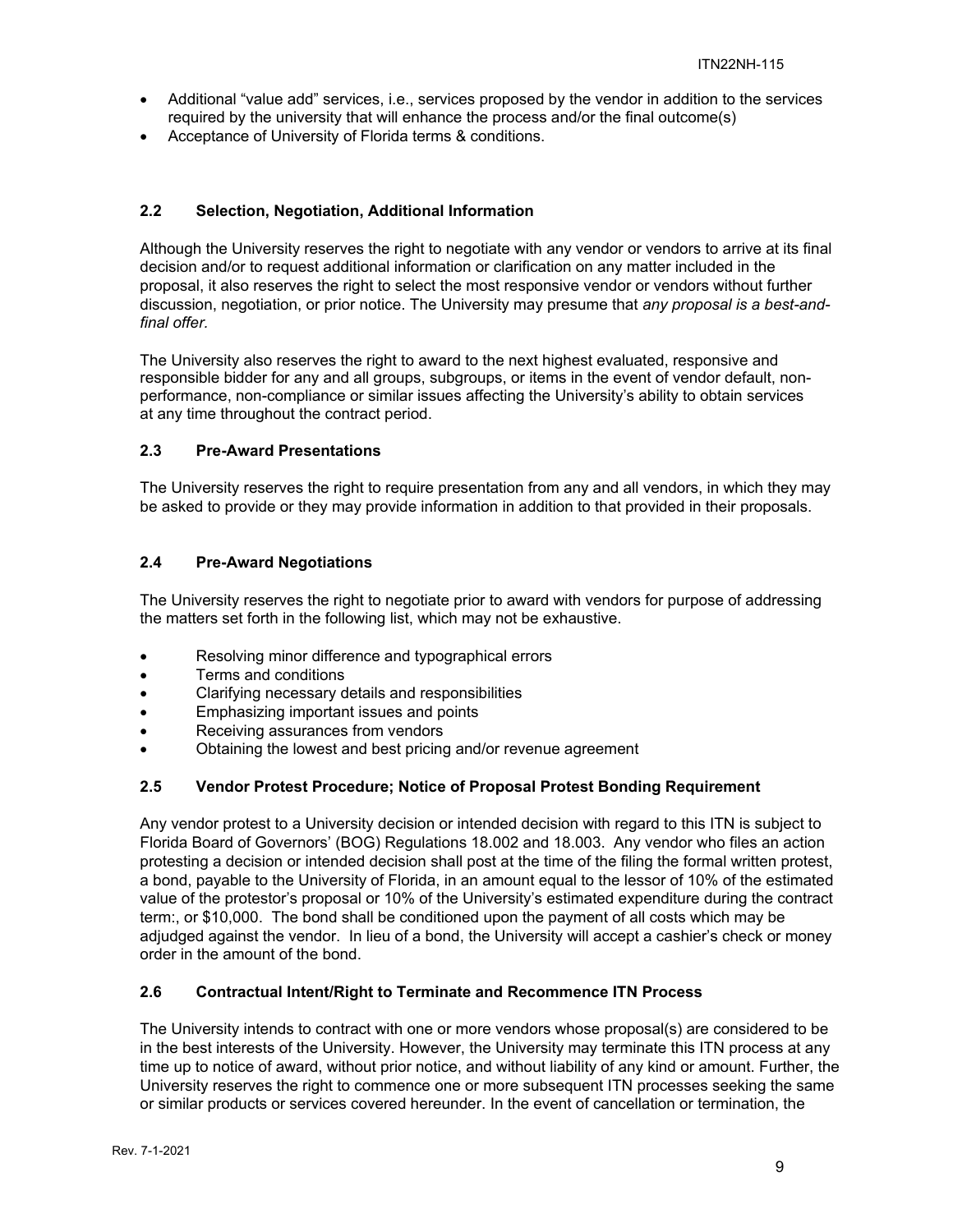University reserves the right to award the contract to another Offeror, cancel in its entirety, or to request new proposals, whichever is in the best interest of University of Florida.

## **2.7 Effective Period of Proposals**

Under this ITN, the University shall hold that vendors' responses to this ITN shall remain in effect for a period of ninety (90) days following the closing date, in order to allow time for evaluation, approval, and award of the contract. Any vendor who does not agree to this condition shall specifically communicate in its proposal such disagreement to the University, along with any proposed alternatives. This University may accept or reject such proposed alternatives without further notification or explanation.

## **2.8 Proposal Acceptance/Rejection**

The University reserves the right to reject any or all proposals. Such rejection may be without prior notice and shall be without any liability of any kind or amount to the University. The University shall not accept any proposal that the University deems not to be in its best interests. The University shall reject proposals submitted after the closing date and time.

## **2.9 Errors and Omissions in Vendors Proposals**

The University may accept or reject any vendor's proposal, in part or in its entirety, if such proposal contains errors, omissions, or other problematic information. The University may decide upon the materiality of such errors, omissions, or other problematic information.

## **2.10 Determination of and Information Concerning Vendor's Qualifications**

The University reserves the right to determine whether a vendor has the ability, capacity, and resources necessary to perform in full any contract resulting from this ITN. The University may request from vendors information it deems necessary to evaluate such vendors' qualifications and capacities to deliver the products and/or services sought hereunder. The University may reject any vendor's proposal for which such information has been requested but which the vendor has not provided. Such information may include but is not limited to:

- Financial resources
- Personnel resources
- Physical resources
- Internal financial, operating, quality assurance, and other similar controls and policies
- Resumes of key executives, officers, and other personnel pertinent to the requirements of the ITN
- Customer references
- Disclosures of complaints or pending actions, legal or otherwise, against the vendor
- The University reserves the right to check references with current customers as provided by the vendor and with any customers the University identifies

## **2.11 Apparently Conflicting Information Obtained by Vendor**

The University is under no obligation whatsoever to honor or observe any information that may apparently conflict with any provision herein, regardless of whether such information is obtained from any office, agent, or employee of the University. Such information shall not affect the vendor's risks or obligations under a contract resulting from this ITN.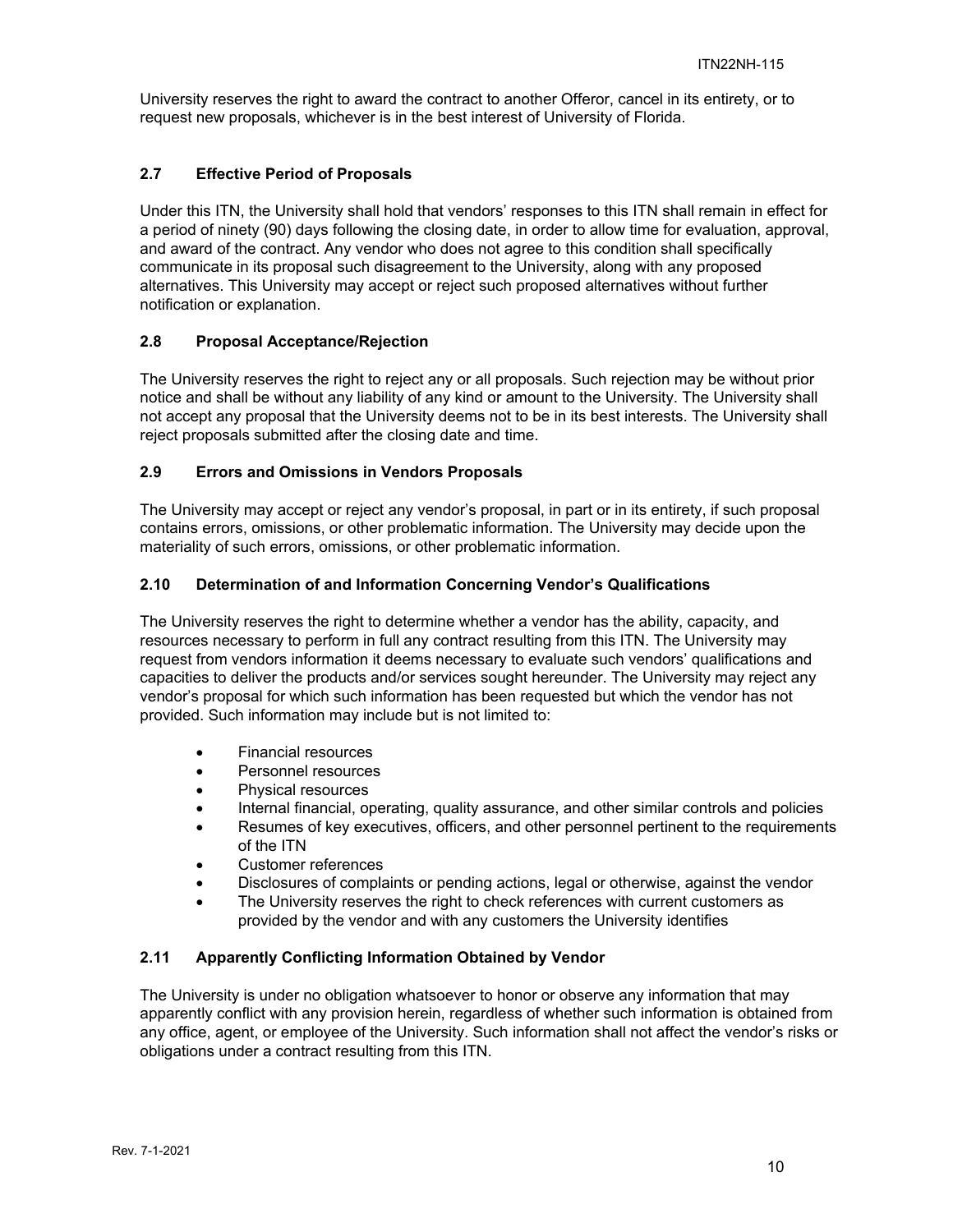## **2.12 Rejection of Vendor Counter-offers, Stipulations and Other Exceptions**

Any vendor exception, stipulation, counter-offer, requirement, and/or other alternative term or condition shall be considered rejected unless specifically accepted in writing by the University and thereafter incorporated into any contract resulting from this ITN.

### **2.13 Vendor's Need to Use Proprietary Rights of the University**

All information proprietary to the University and disclosed by the University to any vendor shall be held in confidence by the vendor and shall be used only for purposes of the vendor's performance under any contract resulting from this ITN.

### **2.14 Public Record**

On the earlier of (i) the time the University provides notice of a decision or intended decision, or (ii) 30 days after the final competitive sealed proposals are all opened, whichever occurs earlier, vendor proposals may be disclosed as public record.

## **3.0 SCHEDULE OF EVENTS**

The following is the tentative schedule that will apply to this ITN, but may change in accordance with the University's needs.

09/20/2021 Issuance of ITN 11/04/2021- 11/5/2021 08/2022 Implementation

09/27/2021 –5:30 PM ET Technical Questions/Inquiries Due 10/01/2021 Reponses to Inquires sent out ITN Closes/Opening of Proposals<br>Vendor Presentations

#### **3.1 Pre-Proposal Conference**

There will be no pre-proposal conference for this solicitation.

The purpose of the conference is to provide for questions and answers regarding terms, conditions, or specifications of the ITN. Answers to any questions that might arise will be in the form of Addenda to the Invitation to Negotiate prior to the proposal opening. All such revisions must be acknowledged by signature and returned with the proposal.

The Procurement Staff may choose to call for additional pre-proposal conference(s) if, in the sole judgment of the Procurement Staff, there is a need for such conference(s) in order to promote competition.

#### **3.2 Pre-Proposal Site Visit**

There will be no pre-proposal site visit for this solicitation.

A pre-proposal site visit may be held for vendors who intend to respond to this ITN. The purpose of the site visit is to acquaint the vendors with the conditions under which the work must be performed. The University will not be responsible for additional compensation if the vendor does not acquaint themselves with all the available conditions and information nor shall it relieve the vendor from any responsibility for properly performing the work.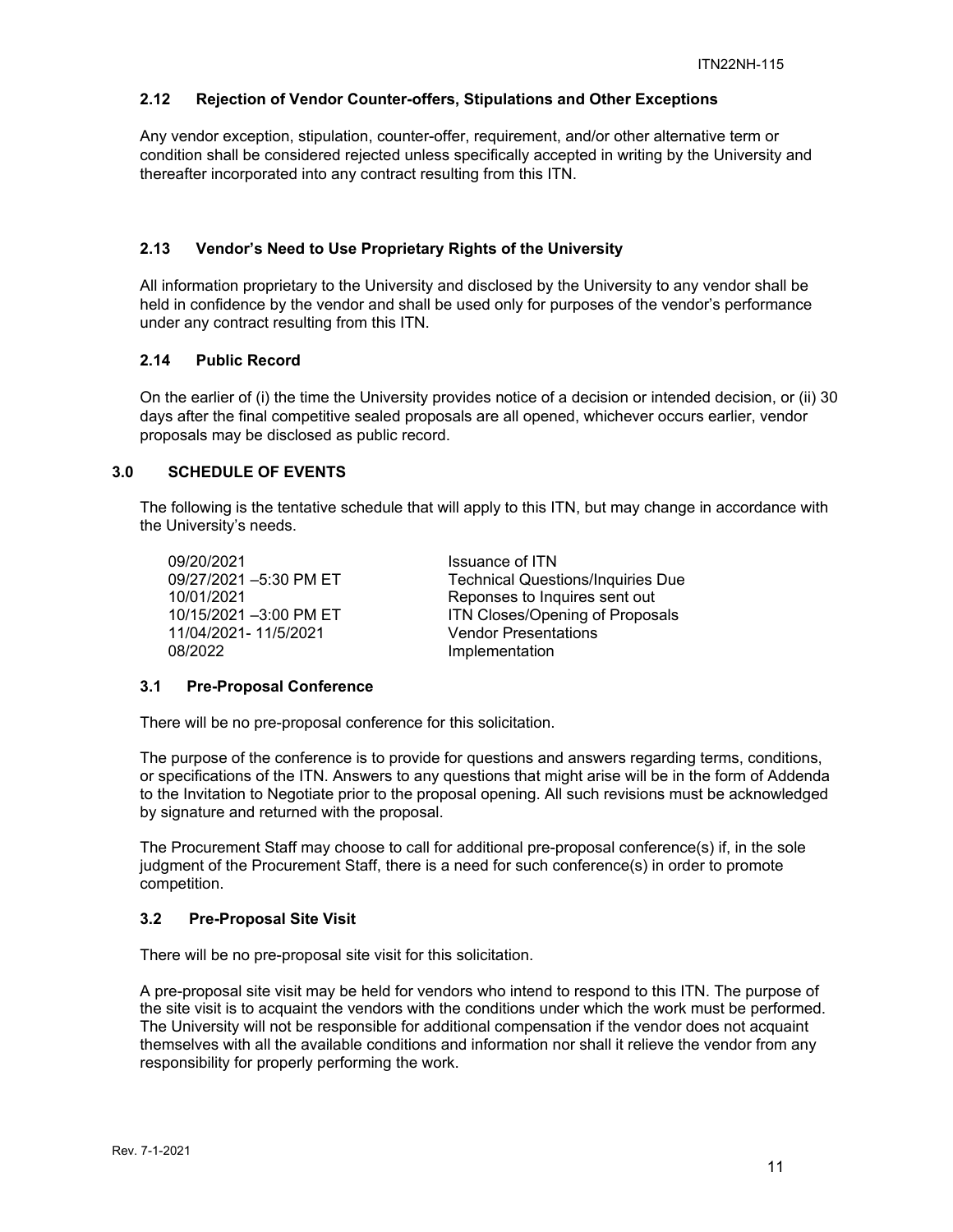#### **3.3 Special Accommodations**

If special accommodations are needed in order to attend a pre-proposal meeting or a proposal opening, contact Nicola Heredia or email at nheredia@ufl.edu three (3) business days prior to preproposal meeting or proposal opening.

## **4.0 PROPOSAL RESPONSE AND PREPARATION INSTRUCTIONS**

Proposals must be delivered sealed and addressed to: University of Florida Procurement Services 971 Elmore Drive Gainesville, FL 32611-5250 ITN22NH-115 Vendor Name: Return Address:

on or prior to **10/15/2021 3:00 PM**.

#### **The above address is a valid campus address for any courier service.**

It is the vendor's responsibility to assure that the proposal is delivered at the proper time and place of the proposal opening. Proposals which for any reason are not so delivered will not be considered. The University shall not accept proposals received by facsimile or email. The University shall, at the specified closing date and time, open all proposals that are otherwise in order. The University will allow interested parties to attend such opening for purposes of identifying which vendors have responded. The University will make no immediate decision at such time, and there will be no disclosure of any information contained in any proposal until the earlier of (i) the time University provides notice of a decision or intended decision, or (ii) 30 days after the final competitive sealed proposals are all opened, whichever occurs earlier, at which time the vendor proposals become public record. When multiple solicitations have been scheduled to open at the same date and time, the University will open solicitations that have interested individuals present in sequential order by solicitation number. The University will hold unopened any proposals received after the closing date and time and will not consider such proposals. The University reserves the right to retain or dispose of such proposals at its discretion; however, the University may return such proposals to their related vendors, but only at such vendor's request and at no cost or expense whatsoever to the University.

If only one proposal is received, Procurement may delay the opening in order to determine why other vendors did not respond and to encourage other vendors to respond.

### **4.1 Proposal Format Organization**

Original proposal and all copies must be on  $8\frac{1}{2}$  x11 text weight paper, double-sided, using binding tabs that will facilitate the distribution and evaluation of the proposals. Proposals should be printed when possible on paper containing a high level of post-consumer recycle content. Proposals should conform to the tabbed format below as well as the requirements of sections 4.1.2, 4.1.3 and 4.1.4.

## **4.1.1 Response Format**

 Submit one (1) original copy and six (6) copies of the response in hard copy form. The original response must contain the original manual signature of the authorized person signing the proposal, and the electronic copy of the proposal.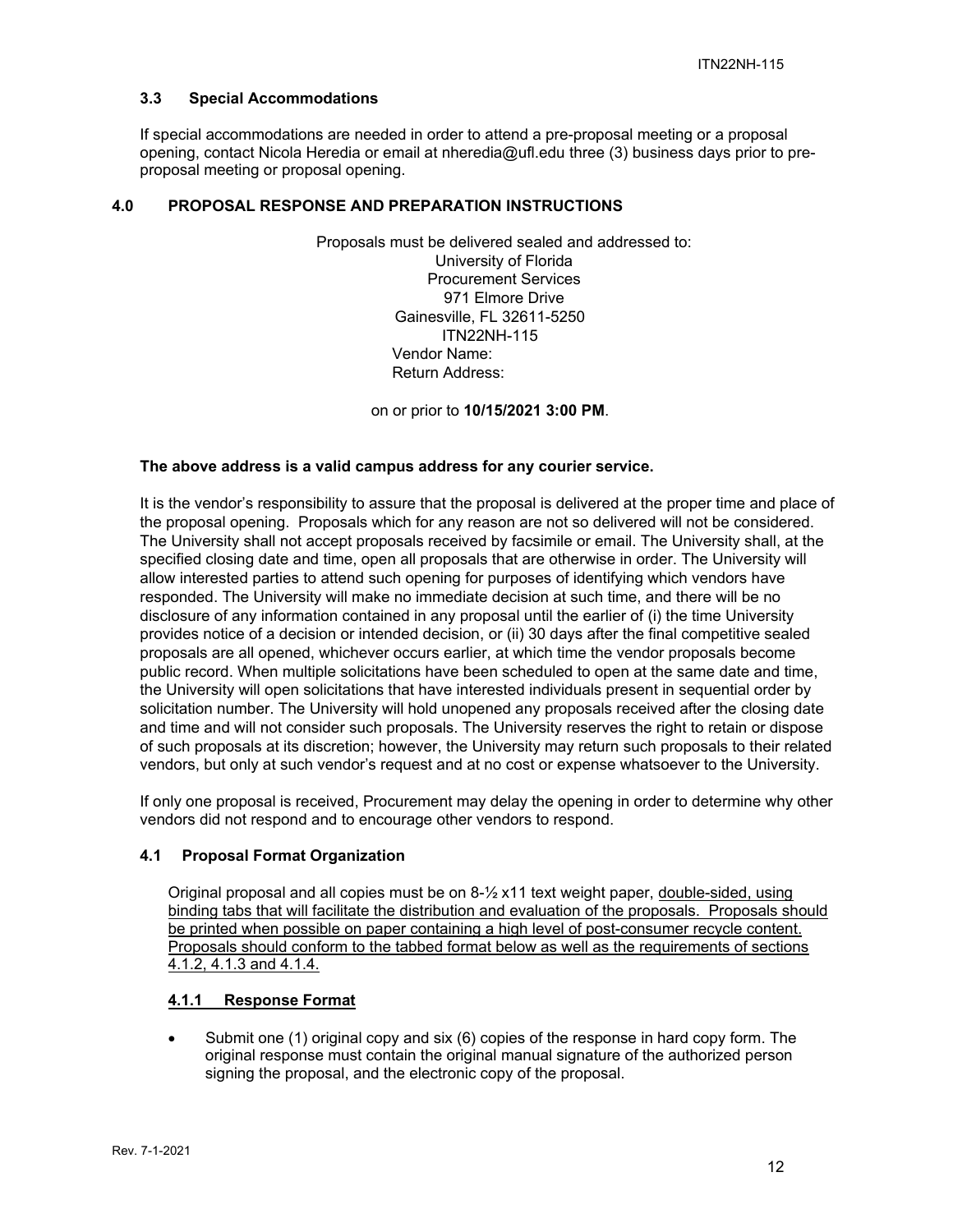- Submit one (1) copy of the initial response on PC compatible media (CD/DVD or USB flash drive), preferably in Word®.
- The outer carton of the response must display clearly and conspicuously the following identifying information, The ITN number, name, vendor name with return address and due date and is sealed.
- The offer's response must include the information and required submittals described, tabbed and numbered as shown below, with all information appearing in the Tab in which it was requested.
- Questions and requests for information may not be rearranged, regrouped, or divided in any way.
- All information and required submittals requested MUST BE in both hardcopy and electronic and included in your written response.

### *Failure to adhere to this condition may cause your response to be rejected without further evaluation.*

- Information submitted that is not requested by the University may be considered to be supplemental, not subject to evaluation by the committee members.
- If there is any information or required submittals which due to size or binding cannot be incorporated following the proper tab, the vendor must provide information following the numbered tab, telling the evaluator where the information can be found in the response.
- Tabular / Paginated Format:
	- o **Tab 1**: Completed and signed Certification of Proposal form, and/or signed and completed acknowledgement forms for any addenda issued along with a one to two page executive summary of the vendor's proposal, including brief descriptions of the company's expertise executing a contract the size and scope described in the ITN, and how the vendor plans to address the University's requirements. Please include contact name(s) and title(s) of the individual(s) responsible for the company's proposal and negotiation during this ITN process and those key staff that would be responsible for providing the services under this ITN. Please include the organizational chart beginning with your account management team through CEO of your company.
	- o **Tab 2**: A listing of at least three (3) company projects/customers similar in size and scope to the services described in the ITN, both current and past customers. This list must include the name, address, telephone, and email address of the client contract administrator. If applicable, please list specific examples of services rendered, particularly within institutions of higher education, other government funded or not-for-profit organizations. Include highlights of each project to include cost savings identified, return on investment and implementation plan.
	- o **Tab 3**: Explain your company's project approach and explain the methodology to be applied to this project based on the information provided in the ITN. Thorough explanation of each point addressed in section 1.2.1 Technical Requirements and Proposal Components is expected to be addressed in a complete proposal, including:
		- o Management of Housing assignment
		- o Online application process
		- o Student information
		- o Room selection
		- o Roommate matching
		- o Bulk assignments
		- o Real-time reporting
		- o Bulk emailing
		- o Package Management
		- o Inventory Management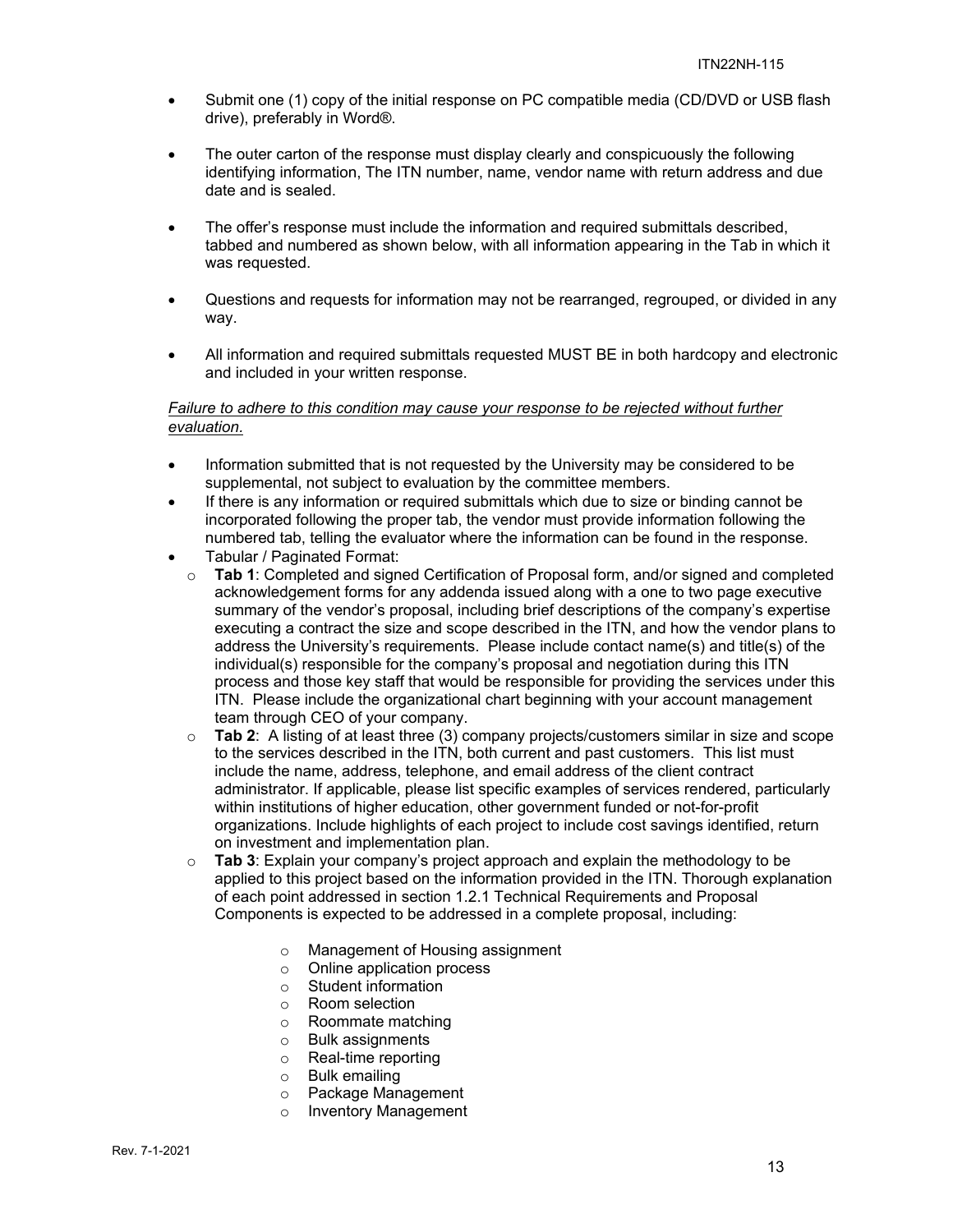- o Billing Management
- o Billing
- o Area damages
- o Credits/Refunds
- o Real-time reporting
- o **Tab 4**: Proposers must provide a detailed implementation plan including work breakdown by major milestones and tasks as well as a timeline and the expected involvement of the consultant and University team members. Describe the number of staff, staff resumes who will be working on the UF project and an overview of each staff members' experience in consulting and Implementation.
- o **Tab 5**: Pricing for project including but not limited to: software by module, third party software, implementation fees, annual maintenance fees and hourly rates for ongoing support post-implementation. Hourly rates need to include all travel costs. Complete Attachment A for this Tab and provide any narrative if necessary. Please describe any additional financial considerations and flexibility of the vendor
- o **Tab 6**: Please describe the process and provide evidence of achieving "best value" for University and its users. (Examples could include an integrated key management system, or an integrated maintenance work order system, company offered internships, etc.).
- o **Tab 7:** Provide an itemized list of concerns with University terms and conditions and, where appropriate, suggest preferred alternate language. UF will not negotiate terms not identified at the time of submittal.

## **4.1.2 Number of Proposal Copies to be Furnished**

Submit one (1) hardcopy original of the initial response and one copy on PC compatible media (CD/DVD or USB flash drive), preferably in Word® and/or Excel®, along with six (6) hardcopies each marked "Copy".

### **4.1.3 Bindings and Marking**

Vendors shall ensure that the original and each copy are individually bound. When submitting more than one (1) proposal, vendors shall ensure that units are clearly marked; for example, as "Original of Proposal One", "Copy One of Proposal One", "Original of Proposal Two", "Copy One of Proposal Two", and so on.

This Contract shall inure to the benefit of, and shall be binding upon, the parties hereto and their respective permitted successors and assigns.

## **4.1.4 Marking of Envelopes**

Vendors shall ensure that the outer carton of the response must display clearly and conspicuously the following identifying information: ITN #: ITN22NH-115 Opening date and time: 10/15/2021 3:00 PM ET

#### **4.1.5 Proposal Costs**

The University is not liable in any manner or to any extent for any cost or expense incurred by any vendor in the preparation, submission, presentation, or any other action connected with proposing or otherwise responding to this ITN. Such exemption from liability applies whether such costs are incurred directly by the vendor or indirectly through the vendor's agents, employees, assigns or others, whether related or not to the vendor.

## **4.1.6 Faxes or Emails Not Accepted**

The University shall not accept proposals received by fax or email.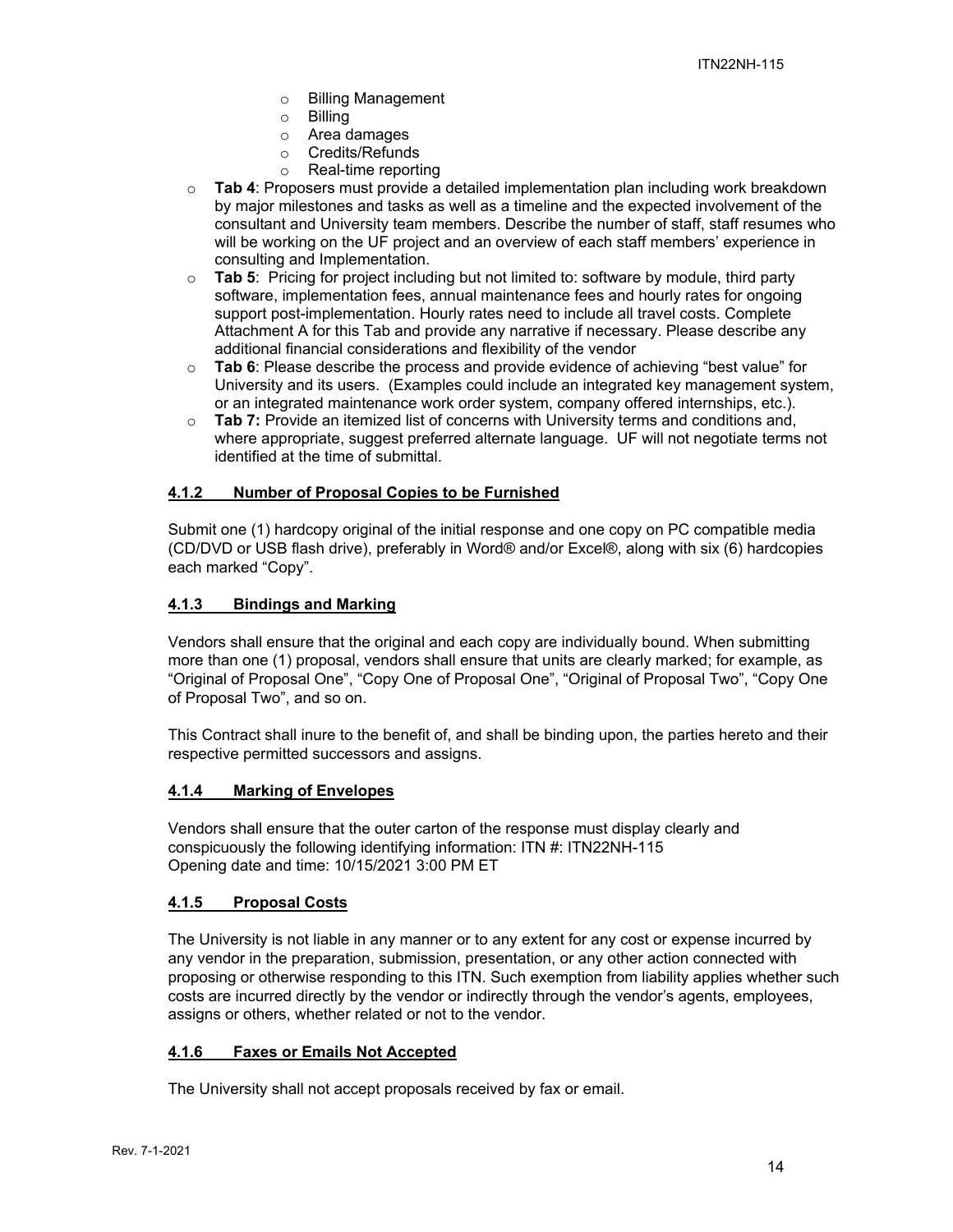## **4.2 Requirements of Proposer for Response**

### **4.2.1 Original ITN Document**

Procurement Services shall retain the ITN, and all related terms and conditions, exhibits and other attachments, in original form in an archival copy. Any modification of these, in the vendor's submission, is grounds for immediate disqualification.

## **4.2.2 Vendor's Understanding of the ITN**

In responding to this ITN, the vendor accepts the responsibility fully to understand the ITN in its entirety, and in detail, including making any inquiries to the University as necessary to gain such understanding. The University reserves the right to disqualify any vendor who demonstrates less than such understanding. Further, the University reserves the right to determine, at its sole discretion, whether the vendor has demonstrated such understanding. Related to this, the University's right extends to cancellation of award if award has been made. Such disqualification and/or cancellation shall be at no fault, cost or liability whatsoever to the University.

### **4.2.3 University Provides Information in Good Faith without Liability**

All information provided by the University in this ITN is offered in good faith. Individual items are subject to change at any time. The University makes no certification that any item is without error. The University is not responsible or liable for any use of the information, or for any claims attempted to be asserted there from.

### **4.2.4 Verbal versus Written Communication**

Verbal communication shall not be effective unless formally confirmed in writing by the specified University Procurement staff in charge of managing this ITN's process. In no case shall verbal communication override written communication.

#### **4.2.5 Questions, Communications and Inquires between the University and Vendors**

Vendor inquiries, questions and requests for clarification related to this ITN are to be directed, in writing, to:

> University of Florida Procurement Services 971 Elmore Drive Gainesville, FL 32611-5250

Attn: Nicola Heredia Telephone No: 352-294-1155 E-mail Address: Nheredia@ufl.edu

Applicable terms and conditions herein shall govern communications and inquiries between the University and vendors, as they relate to this ITN.

**Informal communications** shall include, but are not limited to, requests from/to vendors or vendors' representatives of any kind or capacity, to/from any University employee or representative of any kind or capacity, with the exception of Procurement Services, for information, comments, speculation, etc. Inquiries for clarifications and information that will not require addenda may be submitted verbally to the Procurement Staff named, above, at any time.

**Formal communications** shall include but are not limited to the following.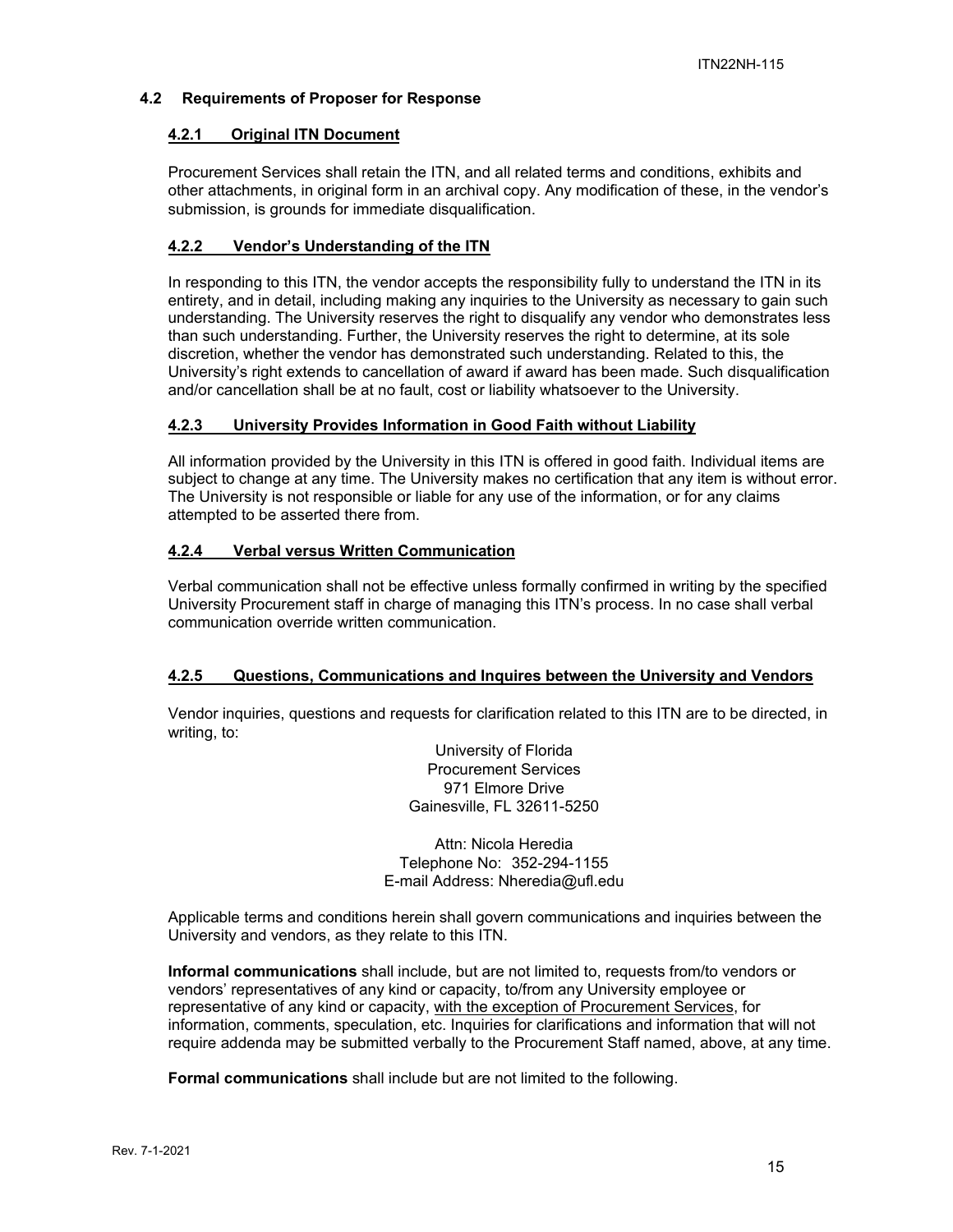Questions concerning this ITN must be submitted in writing, and be received prior to 9/27/2021 5:30 PM/ET.

 Errors and omissions in this ITN and enhancements. Vendors shall bring to the University's attention any discrepancies, errors, or omissions that may exist within this ITN. Vendors shall recommend to the University any enhancements in respect to this ITN, which might be in the University's best interests. These must be submitted in writing and be received prior to 9/27/2021 5:30 PM/ET.

• Inquiries about technical interpretations must be submitted in writing and be received prior to 9/27/2021 5:30 PM ET.

• Inquiries for clarifications/information that will not require addenda may be submitted verbally to the Procurement Staff named above at any time during this process.

- Verbal and/or written presentations and pre-award proposals under this ITN.
- Addenda to this ITN.

Informal communications shall cease on the date of distribution of this ITN and formal communications shall commence. On the date that the University completes the award process for this ITN and executes the resulting contract with the successful Vendor, informal communications may resume and formal communications must cease.

## **4.2.6 Addenda and the University's Response to Communications from Vendor**

The University will make a good-faith effort to provide a written response to each question or request for clarification that requires addenda within five (5) University business days.

#### *All addenda will be posted to our web site only:*

https://procurement.ufl.edu/vendors/schedule-of-bids/

#### *Vendors who want the addenda supplied to them in another form must notify the Procurement Staff listed in Section 4.2.5 above of that request. Otherwise, it will be the vendor's responsibility to check the web site for any additional information and addenda concerning this ITN.*

The University will not respond to any questions/requests for clarification that require addenda, if received by the University after **9/27/2021**.

#### **4.2.7 Pricing**

Vendors shall indicate pricing in the appropriate spaces and/or areas provided in this ITN. Vendors shall ensure that any departure from this condition results in an offer that is clearly cross-referenced to the applicable sections within this ITN. For any material departure from this condition, vendors shall provide clear and unambiguous explanations how the departure relates in detail to the applicable sections within this ITN. If the vendor responds with an "All or None" proposal, it shall be clearly and unambiguously marked as such.

The University may presume and hold as the vendor's final offer all pricing and/or revenue offerings, whether stated as amounts or percentages, and/or whether or not offered on an all-ornone basis, if not specified by the vendor. The University may accept or reject in part or entirely the vendor's pricing when such offerings are not on an all-or-none basis. The University prohibits the changing of pricing after the ITN closing date and time. Unless otherwise specifically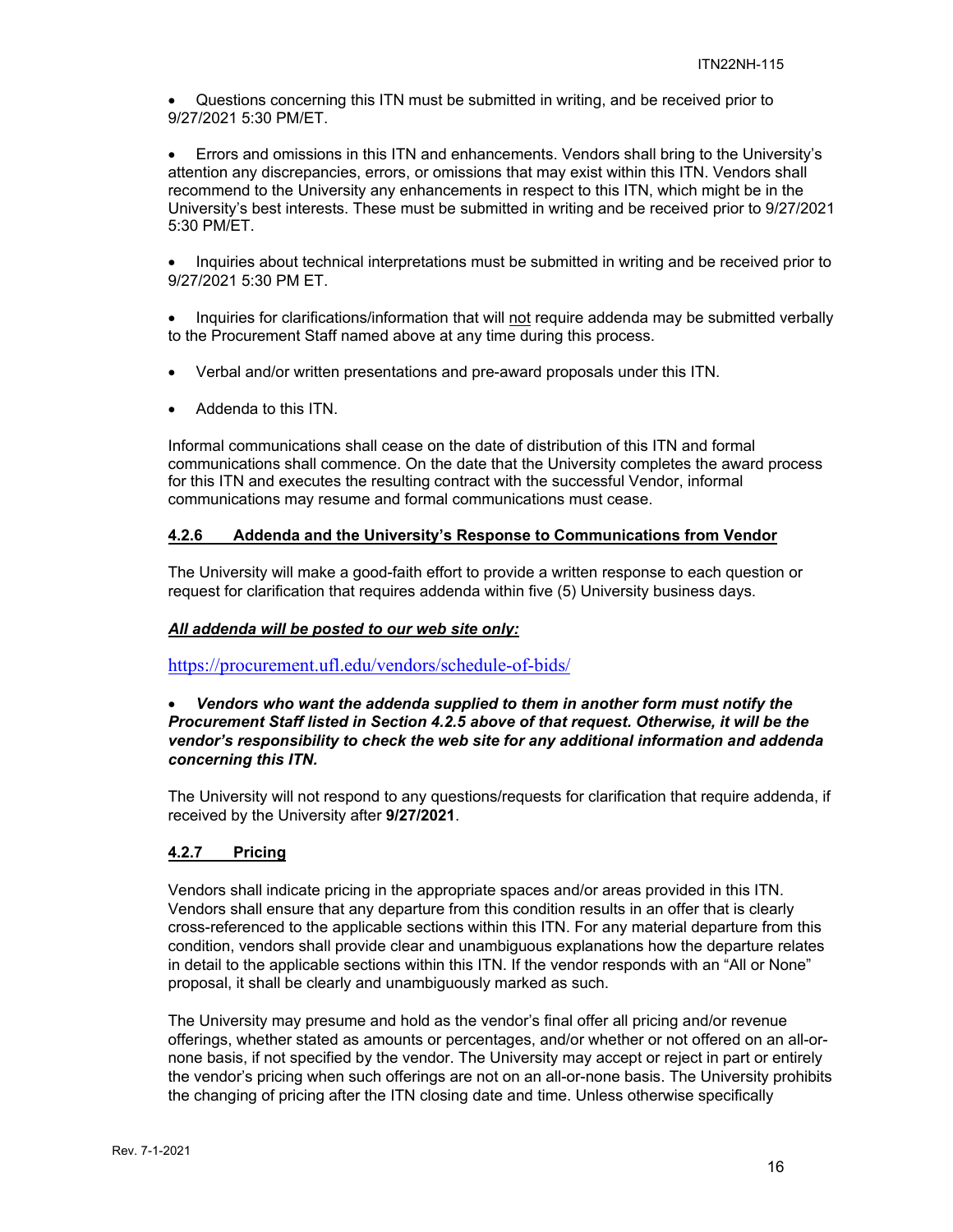proposed by the vendor, the University reserves the right to hold such pricing and/or revenue proposal as effective for the entire intended contract term. The University may prescribe the manner and method by which pricing shall be communicated in the vendor's proposal. The University may reject any proposal in which the pricing does not conform to such prescribed manner and method.

## **4.2.8 Revisions to the ITN**

The University may revise any part of this ITN for any reason by issuing addenda. The University will communicate additional information and addenda to this ITN by posting them on our web site.

https://procurement.ufl.edu/vendors/schedule-of-bids/

#### **Vendors that want the revisions supplied to them in another way must notify the Procurement Staff listed in this document of that request. Otherwise, it will be the vendor's responsibility to check the web site for any additional information and addenda concerning this ITN.**

Vendors are responsible for the information contained in such addenda, whether or not they acknowledge receipt. The University is under no obligation to communicate such addenda to vendors who notify the University that they will not be responding this ITN. The University may determine whether an addendum will be considered as part of this ITN and/or as part of any contract resulting there from. The University shall reject vendors' responses to addenda if such responses are received after the ITN closing date and time.

## **4.2.9 Attention to Terms and Conditions**

Vendors are cautioned to thoroughly understand and comply with all matters covered under the Terms and Conditions section of this ITN. The successful Vendor is expected to enter into a form of agreement. The University agreement terms and conditions included in this ITN are intended to be incorporated into this agreement. PROPOSALS THAT ARE CONTINGENT UPON ANY CHANGES TO THESE TERMS AND CONDITIONS MAY BE DEEMED TO BE NON-RESPONSIVE AND MAY BE REJECTED (within the University's sole discretion).

## **4.2.10 Required Signature**

The University may reject any vendors' response if it is not signed as indicated and/or required by the areas, spaces, or forms provided within this ITN.

## **4.2.11 Authority to Negotiate**

Representatives of the vendor(s) selected to participate in oral negotiation(s) shall be first required to submit written authorization from the company CEO or CFO attesting to the fact that the company's lead negotiator is authorized to bind the company to the terms and conditions agreed to during negotiations and as contained in the vendor's best and final offer. The provision of such authorization shall be a prerequisite to continuation in the ITN process. The University shall not enter into extensive contract negotiations with the selected vendor(s) after the negotiation process has been completed. If the University determines that a company awarded a contract based on this ITN does not honor all aspects of the agreement reached during the negotiations in the best and final offer, the University reserves the right to immediately cancel the award, and to place the company on the University's suspended vendor list.

Company negotiators must enter the negotiations prepared to speak on behalf of the vendor's company. The University reserves the right to immediately terminate negotiations with any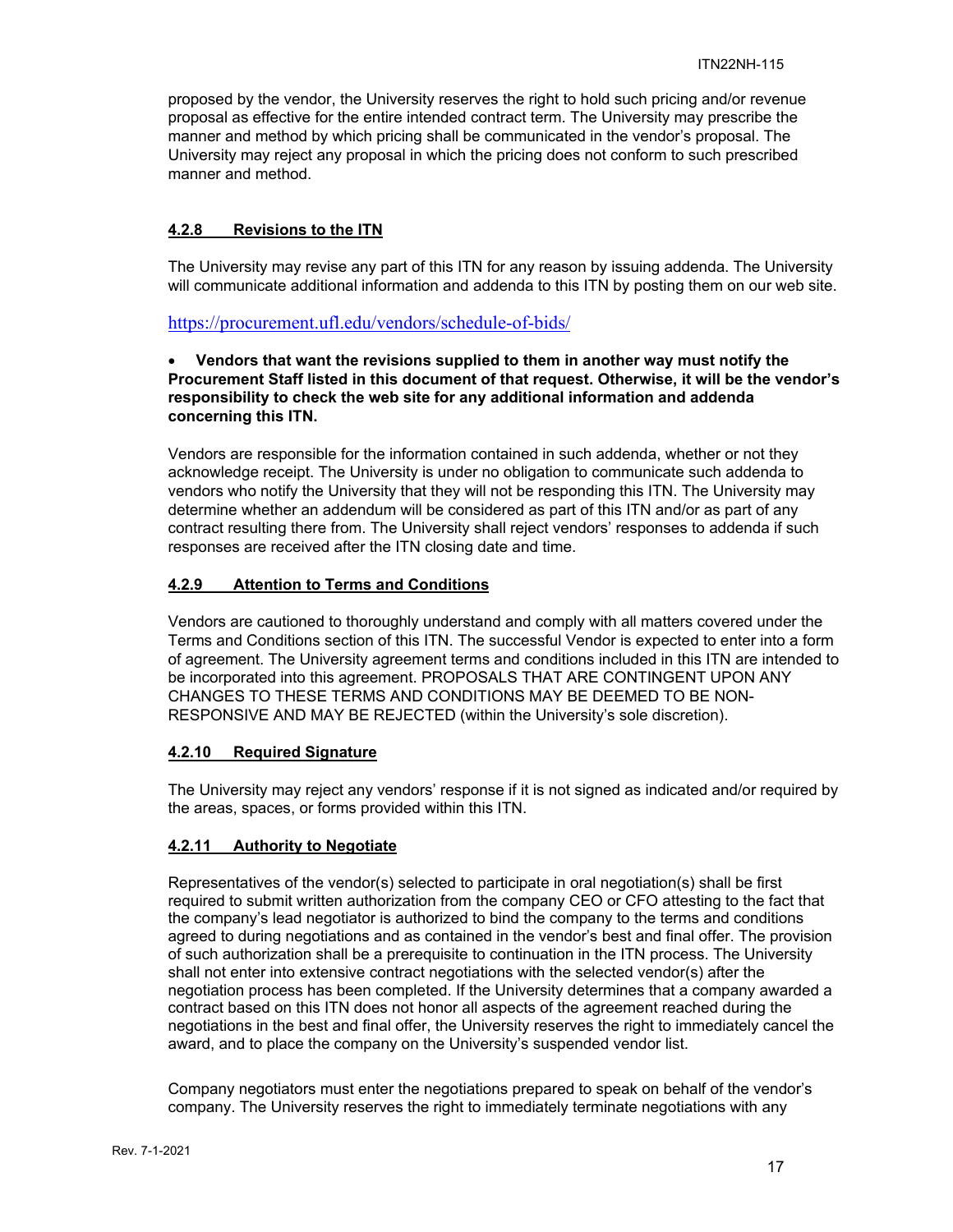company whose representatives are not empowered to, or who will not, make decisions during the negotiation session. Vendors are reminded that the University may elect not to solicit a best and final offer from any company whose representative(s) have been unable or unwilling to commit to decisions reached during the verbal negotiation process.

## **4.2.12 Collusion Prohibited**

In connection with this ITN, vendor collusion with other vendors or employees thereof, or with any employee of the University, is prohibited and may result in vendor disqualification and/or cancellation of award. Any attempt by the vendor, whether successful or not, to subvert or skirt the principles of open and fair competition may result in vendor disqualification and/or cancellation of award. Such disqualification and/or cancellation shall be at no fault or liability whatsoever to the University.

## **4.2.13 Improper Business Relationships/Conflict of Interest Prohibited**

In connection with this ITN, each vendor shall ensure that no improper, unethical, or illegal relationships or conflict of interest exists between or among the vendor, the University, and any other party to this ITN. The University reserves the right to determine the materiality of such relationships, when discovered or disclosed, whether intended or not; and to decide whether or not vendor disqualification and/or cancellation of award shall result. Such disqualification and/or cancellation shall be at no fault or liability whatsoever to the University.

Contractor represents that no University employee who has, or whose relative has, a relationship with Contractor, will violate the Code of Ethics for Public Officers and Employees, including, but not limited to F.S. Section 112.313(3) and (7) and F.S. 112.3185(6) thereof, by reason of Contractor entering into this Contract.

## **4.2.14 Corrections, Changes, and Providing Information on Forms within the ITN**

Vendors shall ensure that an authorized individual initials each correction using pen and ink. Vendors shall use pen and ink or typewriter in providing information directly on pages, or copies thereof, contained within this ITN.

## **4.2.15 Performance and Payment Bond –Intentionally Omitted**

#### **4.2.16 Anti-Kickback**

In compliance with FAR 52.203-7, the University has in place and follows procedures designed to prevent and detect violations of the Anti-Kickback Act of 1986 in its operations and direct business relationships.

#### **4.2.17 Withdrawal of ITN**

Vendors may withdraw their proposals any time prior to the ITN closing date. Vendors may request to withdraw their proposals after the ITN closing date and time prior to selection and notice of award. The University shall have sole authority to grant or deny such a request. In the event the University grants such a request, it may withhold issuing future ITN's to such vendors.

#### **4.2.18 University's Right to Use Vendor's Ideas/Proprietary Information**

**If the vendor needs to submit proprietary/trade secret information with the proposal, the vendor shall ensure that it is enclosed in a separate envelope from the proposal and that it is clearly designated and conspicuously labeled as such.** Vendors who submit responses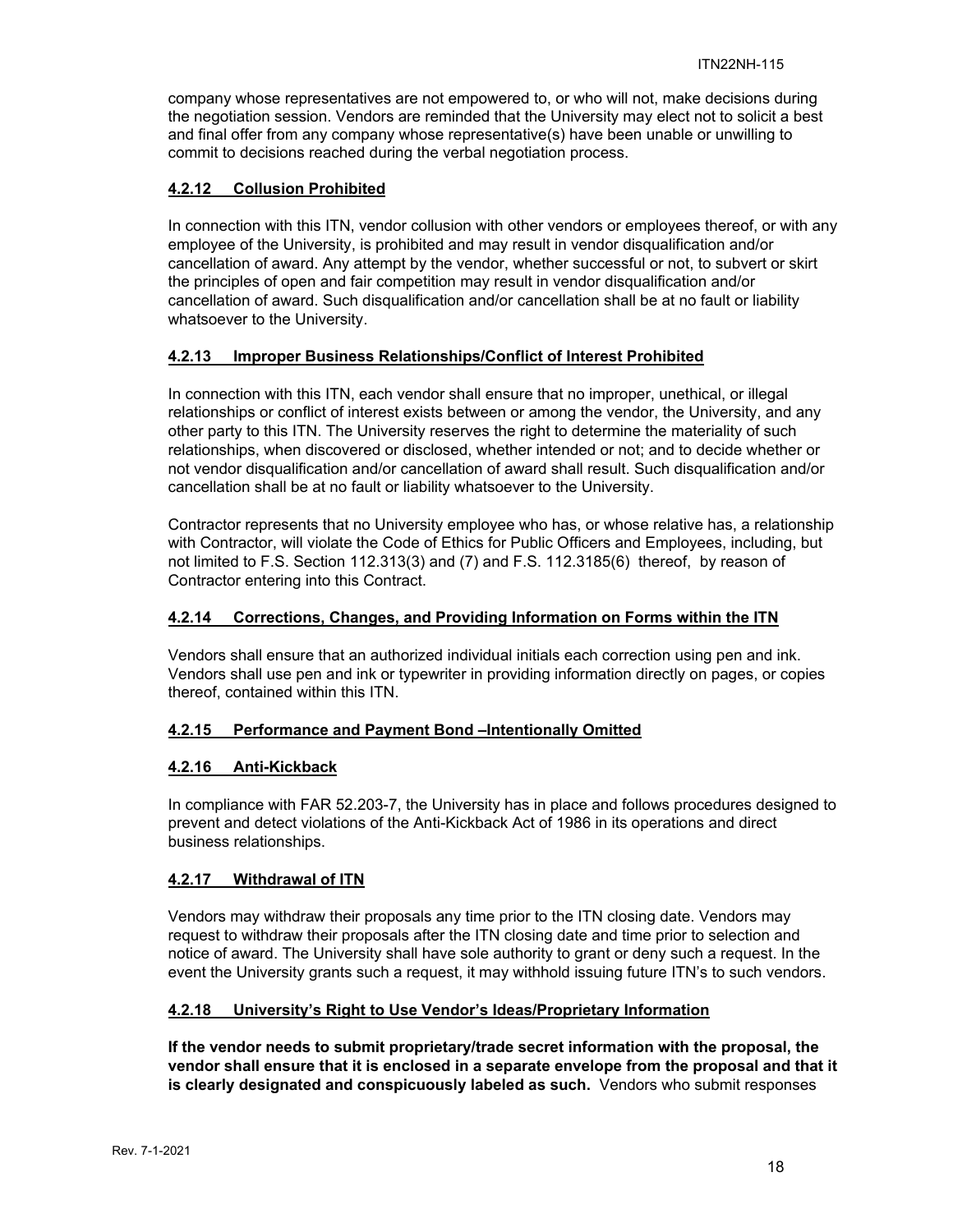with information noted as proprietary may be asked to substantiate why the information is proprietary or is otherwise exempt from a public records request under Florida Law.

Selection or rejection of the proposal shall not affect the University's right of use. Provided, however, that the University will, in good faith, honor any vendor information that is clearly designated and conspicuously labeled as proprietary when the University concurs that the information is proprietary, and that trade secrets or other proprietary data contained in the proposal documents shall be maintained as confidential in accordance with procedures promulgated by the Procurement Staff and subject to limitations in Florida or Federal law. Pricing information cannot be considered proprietary. The University shall not be liable in any manner or in any amount for disclosing proprietary information if such information is not clearly so designated and conspicuously so labeled. The University shall likewise not be liable if it did not know or could not have reasonably known that such information was proprietary.

Should a request be made of the University for access to the information designated confidential or trade secret by the bidder and, on the basis of that designation, the University denies the request, the bidder may be responsible for all legal costs necessary to defend such action if the denial is challenged in a court of law.

Contractor acknowledges and agrees that (a) all documents, studies, materials and information furnished to Contractor by University or University's affiliates in connection with the Services and (b) all reports, studies, plans, deliverables, strategies, materials and other documents and information developed or prepared for University in connection with the Services or which reflect any of the documents, studies, materials or information furnished to Contractor by University (the materials described in (a) and (b) are collectively referred to as the "Information") are and shall remain at all times confidential, proprietary, and the sole property of University. Contractor agrees that it shall not use the Information and will not share the Information with its employees, except as necessary to perform the Services. Contractor may not disclose Information to third parties unless it obtains University's written consent to such disclosure. In the event Contractor is required by subpoena or other judicial or administrative process or by law to disclose such records, Contractor shall (i) provide University with prompt notice thereof, (ii) consult with University on the advisability of taking steps to resist or narrow such disclosure, (iii) furnish only that portion of the information that is responsive to the request, (iv) comply with the requirements of all privacy laws applicable to the Information, which may include, but not be limited, to FERPA, and (v) reasonably cooperate with University in any attempt that University may make to obtain an order or other reliable assurance that confidential treatment will be accorded the records. Upon termination of this Contract or upon request by University, Contractor shall promptly return the Information to University. Notwithstanding the foregoing, if University will share or provide access to protected health information or "PHI" to Contractor for Contractor to perform the Services, University and Contractor will enter into a separate business associate agreement which will govern the confidentiality and non-use obligations of the Contractor regarding the PHI (in lieu of this provision). This provision shall survive the termination of this Contract.

#### **5.0 DEFINITIONS**

#### **5.1 Agreement/Contract**

All types of agreements entered into by the University of Florida, regardless of what they may be called, for the procurement of materials, services or construction, or the disposal of materials. Meaning is interchangeable.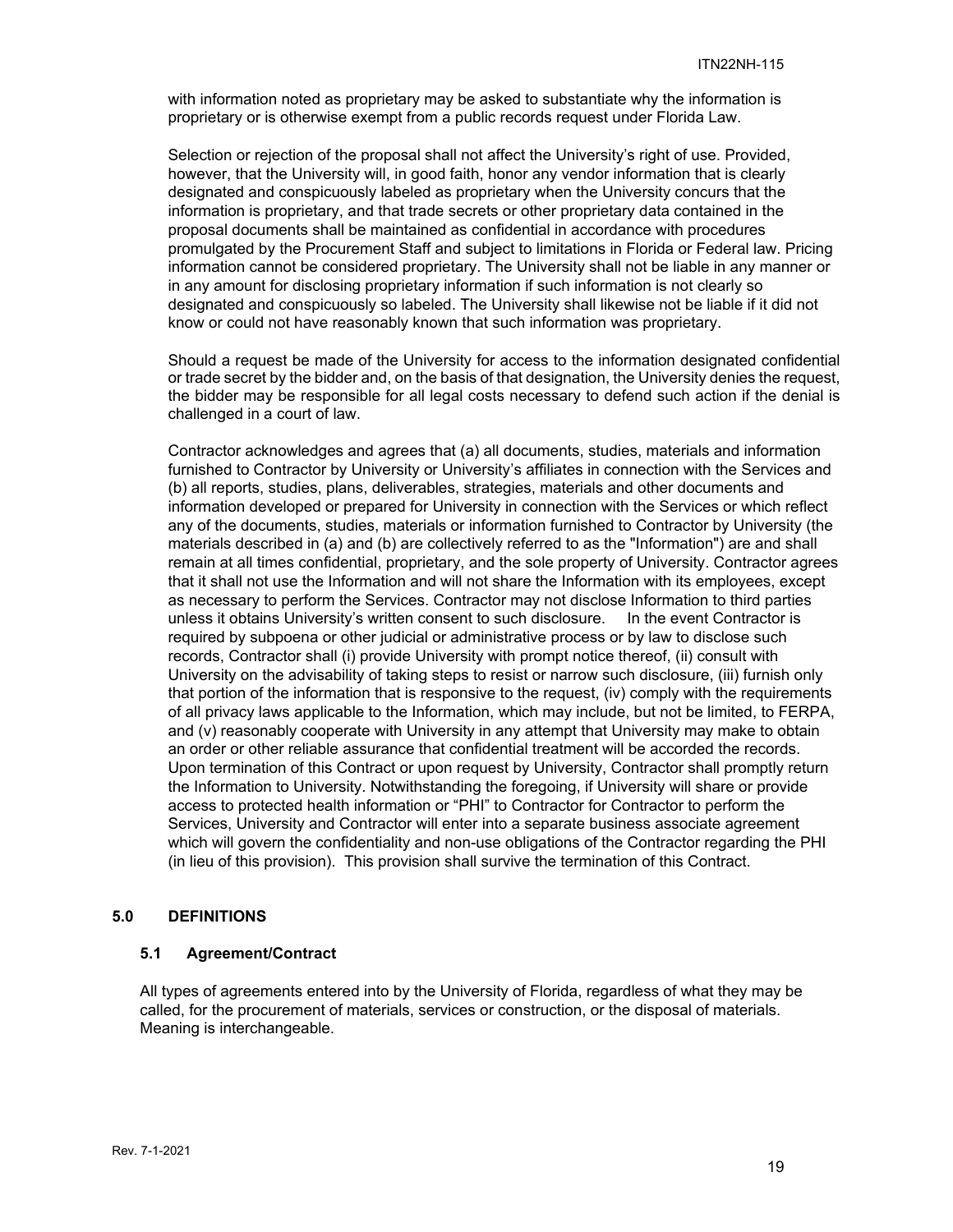#### **5.2 Customer**

Unless otherwise implied by the context of the specific provision within this ITN, "Customer" means a customer of the vendor, other than the University.

#### **5.3 May, Should**

Indicates something that is not mandatory, but permissible, recommended, or desirable.

#### **5.4 Must, Shall, Will**

Indicates a mandatory requirement. Failure to meet these mandatory requirements may result in rejection of your proposal as non-responsive.

### **5.5 Proposal**

The entirety of the vendor's responses to each point of this ITN, including any and all supplemental offers or information not explicitly requested within this ITN.

### **5.6 Proprietary Information**

Information held by the owner that if released to the public or anyone outside the owner's organization, would be detrimental to its interests. It is an issue of fact rather than opinion. Pricing and/or revenues cannot be considered proprietary.

### **5.7 Provider**

Any entity responding to this ITN, or, if selected, the vendor entering into a contract with University.

#### **5.8 Invitation to Negotiate (ITN)**

A competitive negotiation process. It is not to be confused with an Invitation to Bid (ITB), in which goods or services are precisely specified and price is substantially the only competitive factor. This ITN provides the University the flexibility to negotiate to arrive at a mutually agreeable relationship. Price will be considered, but will not be the only factor of evaluation.

#### **5.9 Respondent**

Any entity responding to this ITN, or, if selected, the vendor entering into a contract with University.

#### **5.10 Response**

Same as Proposal

#### **5.11 Successful Vendor**

Any entity responding to this ITN, or, if selected, the vendor entering into a contract with University.

#### **5.12 Supplement Agreement**

Any supplement terms and conditions agreed to by the parties in writing taking precedence over all other documents governing the transaction.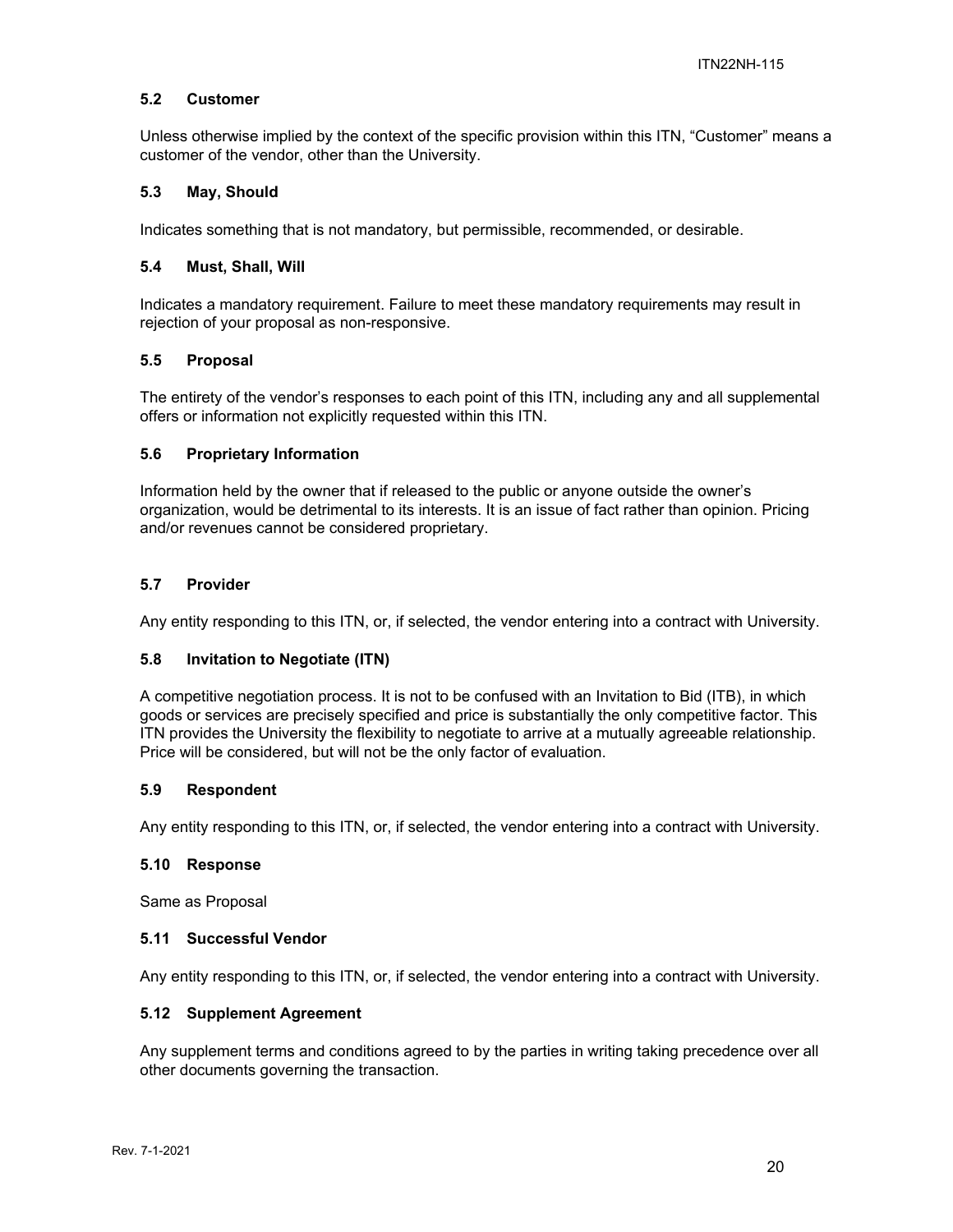## **5.13 Supplier**

Any entity responding to this ITN, or, if selected, the vendor entering into a contract with University.

#### **5.14 University of Florida, UF or University**

Same as The University of Florida Board of Trustees, a public body corporate of the State of Florida; throughout the document the term UF, University and University of Florida is used interchangeably.

#### **5.15 Vendor**

Any entity responding to this ITN, or, if selected, the vendor entering into a contract with University.

#### **5.16 Vendor's Proposal**

Same as Proposal

#### **5.17 Vendor's Response**

Same as Proposal

## **6.0 AGREEMENT TERMS AND CONDITIONS**

The following are the Terms and Conditions that will become part of any Agreement consummated between the University and the Successful Vendor. The Successful Vendor will be expected to execute an Agreement containing the provisions set forth in this section, or substantially similar provisions as University deems prudent or necessary. This list of provisions is not exhaustive or indicative of every provision that will be contained in the Agreement, but rather identifies particular terms and conditions of which the vendor should be aware. In the event of a conflict between any provisions contained in any of the documents governing this transaction, the following shall be the order of precedence: Agreement; Invitation to Negotiate; Proposal.

#### **6.1 Actions of Successful Vendor**

The University is under no obligation whatsoever to be bound by the actions of any Successful Vendor with respect to third parties. The Successful Vendor is not a division or agent of the University.

#### **6.2 Advertising**

The Successful Vendor shall not advertise or publish information concerning the Agreement without prior written consent of the University. The University shall not unreasonably withhold permission.

#### **6.3 Americans with Disabilities Act**

The Successful Vendor shall comply with all applicable provisions of the Americans with Disabilities Act and applicable federal regulations under the act.

#### **6.4 Certification**

By signature on the "Proposal Certification" form included under Section 7.0, the Vendor certifies that the submission on the proposal did not involve collusion or other anti-competitive practices. The Vendor has not given, offered to give, nor intends to give at any time hereafter any economic opportunity, future employment, gift, loan, gratuity, special discount, trip, favor, or service to a public servant in connection with the submitted proposal. In addition, Vendor certifies whether or not an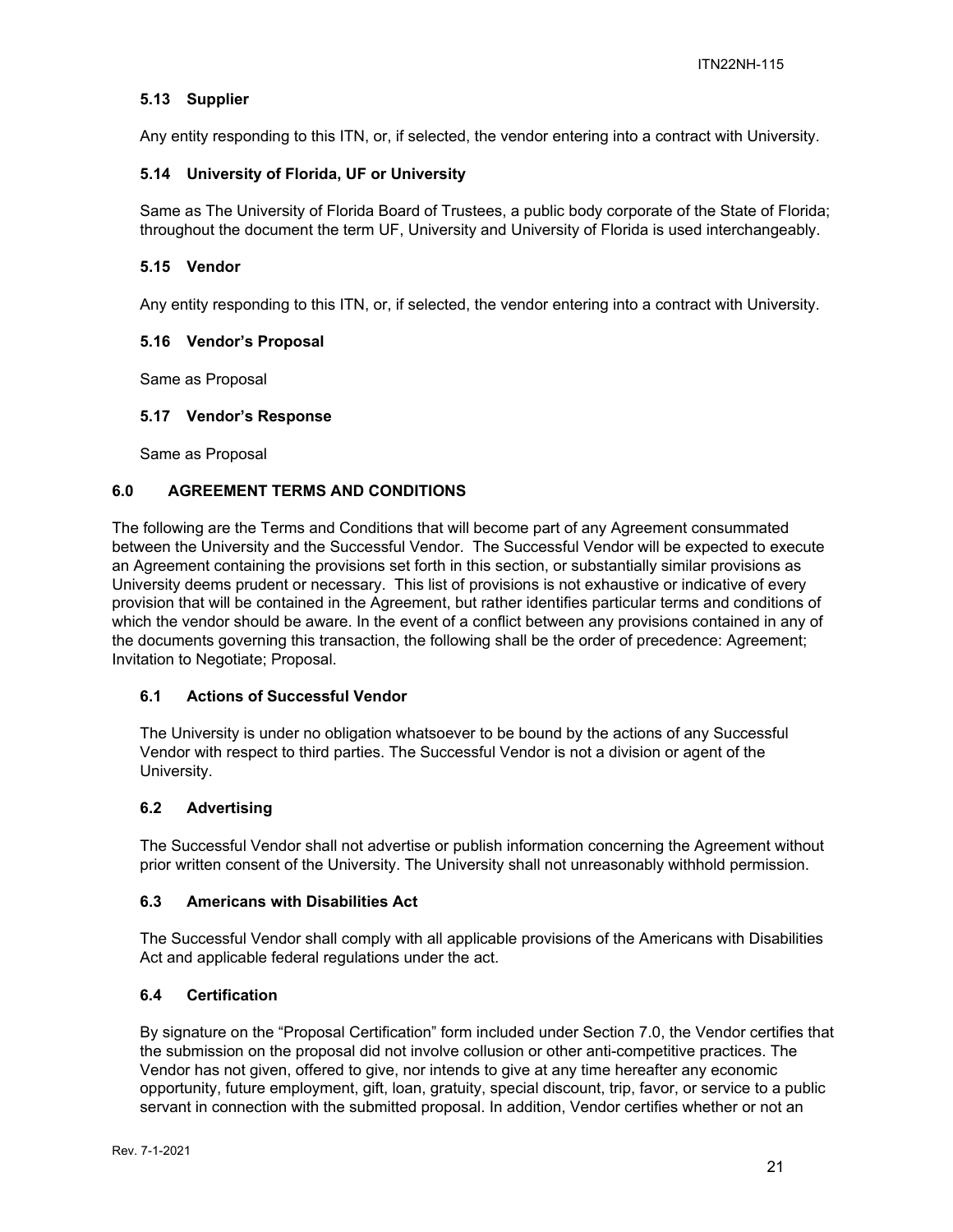employee of the University has, or whose relative has, a substantial interest in any Agreement subsequent to this ITN. Vendor also certifies their status with regard to debarment, or suspension by any federal entity.

Failure to provide a valid signature affirming the stipulations required by this clause shall result in the rejection of the submitted proposal and, if applicable, any resulting Agreement. Signing the certification with a false statement shall void the proposal and, if applicable, any resulting Agreement. Any resulting Agreement may be subject to legal remedies provided by law. Vendor agrees to promote and offer to the University only those services and/or materials as stated in and allowed for under resulting Agreement(s).

## **6.5 Conflict of Interest**

The award hereunder is subject to the provisions of Chapter 112, F.S. Vendors must disclose with the proposal the name of any officer, director, or agent who is also an employee of the University of Florida. Further, all Vendors must disclose the name of any University employee who owns, directly or indirectly, an interest of five percent (5%) or more in the Vendor's firm or any of its branches.

## **6.6 Discrimination**

An entity or affiliate who has been placed on the discriminatory list may not submit a bid on a contract to provide goods or services to a public entity, may not submit a bid on a contract with a public entity for the construction or repair of a public building or public work, may not submit proposals on leases of real property to a public entity, may not award or perform work as a Vendor, supplier, subcontractor or consultant under contract with any public entity, and may not transact business with any public entity.

## **6.7 Drug Free Workplace**

The Successful Vendor agrees that in the performance of the Agreement, neither the Successful Vendor nor any employee of the Successful Vendor shall engage in the unlawful manufacture, distribution, dispensing, possession, or use of a controlled substance in conducting any activity covered by the Agreement. The University reserves the right to request a copy of the Successful Vendor's Drug Free Workplace Policy. The Successful Vendor further agrees to insert a provision similar to this statement in all subcontracts for services required.

## **6.8 Equal Opportunity Statement**

The State Universities have established equal opportunity practices which conform to both the spirit and the letter of all laws against discrimination and prohibit discrimination based on race, creed, color, sex, age, national origin, marital status or religion. To be considered for inclusion as a supplier under this agreement, the vendor commits to the following:

A. The provisions of Executive Order 11246, September 24, 1966, and the rules, regulations, and relevant orders of the Secretary of Labor are applicable to each order placed against this agreement regardless of value.

B. If the vendor expects to receive \$10,000 in orders during the first 12 months of this agreement, a complete certificate of non-segregated facilities shall be attached to the proposal response.

C. If the vendor expects to receive \$50,000 in orders during the first 12 months of this agreement and employs more than 50 people, standard form 100 (EEOO-1) must be filed prior to March 1 of each year.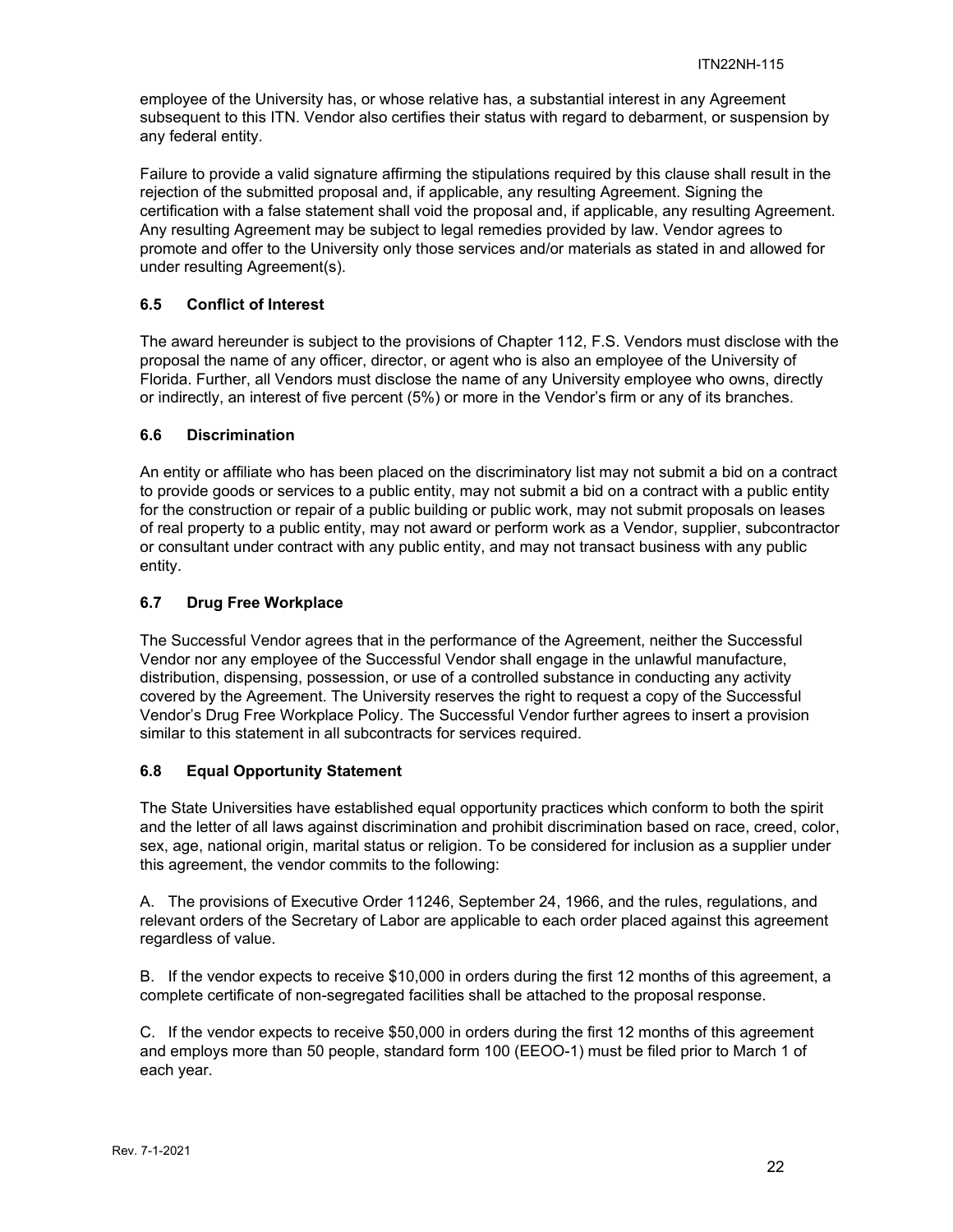D. If the vendor expects to receive \$50,000 in orders during the first 12 months and employs more than 50 people, a written program for affirmative action compliance must be maintained by the vendor, subject to review upon request by the user agencies of this agreement.

If you have already complied with the above, please indicate

## **6.9 Federal, State, and Local Laws and Regulations**

Successful Vendor is solely responsible for complying with all laws, ordinances, and regulations including but not limited to, those relating to taxes, licenses and permits, as they may apply to any matter under this ITN. The Successful Vendor must demonstrate that they are duly licensed by applicable regulatory bodies during the performance of the Agreement. Prior to the commencement of Agreement, the Successful Vendor shall be prepared to provide evidence of such licensing as may be requested by the University. Successful Vendor shall, at no expense to the University, procure and keep in force during the entire period of the Agreement all such permits and licenses.

In the performance of the Services, Contractor shall, at its own expense, at all times during the Term, comply with all applicable federal, state, and local laws, rules, regulations, and ordinances and all other governmental requirements. Contractor acknowledges and agrees that Contractor has and will at all times during the Term maintain all governmental permits, licenses, consents, and approvals necessary to perform the Services. Contractor shall also be solely responsible for and shall pay as required by law Contractor's income taxes, general excise taxes and any self-employment taxes.

### **6.10 E-Verify Compliance; Unauthorized Alien Workers**

By entering into a contract with UF, Vendor is obligated to comply with the provisions of Section 448.095, Fla. Stat., "Employment Eligibility." Compliance with Section 448.095, Fla. Stat., includes, but is not limited to, utilization of the E-Verify System to verify the work authorization status of all newly hired employees, and requiring all subcontractors to provide an affidavit attesting that the subcontractor does not employ, contract with, or subcontract with, an unauthorized alien. Vendor affirms and represents that it is registered with the E-Verify system and are using same, and will continue to use same as required by Section 448.095, Fla. Stat. The Vendor's employment of unauthorized aliens is considered a violation of Section 274A(e) of the Immigration and Nationality Act. If the Vendor knowingly employs unauthorized alien workers, such violation shall be cause for UF'S unilateral cancellation of the Agreement.

## **6.11 Inspection, Audit and Reporting**

All books, accounts, reports, files and other records relating to the Agreement shall be subject at all reasonable times to inspection and audit by the University of Florida.

Reporting Requirements: The successful vendor(s) agrees to furnish to the University a summary of total sales made under this contract as requested but at least twice a year.

All reporting will be in Electronic Format provided to Procurement Services either prior to business review meetings or as requested..

Reports will include, but are not limited to the following.

Detailed invoice level purchase history usage with at minimum the following fields:

- ꞏ PO Number
- ꞏ Quote Number
- ꞏ Invoice Number
- ꞏ Invoice Date
	- ꞏ Other Organizations: Total dollar value of purchases and total of orders through University agreement to other institutions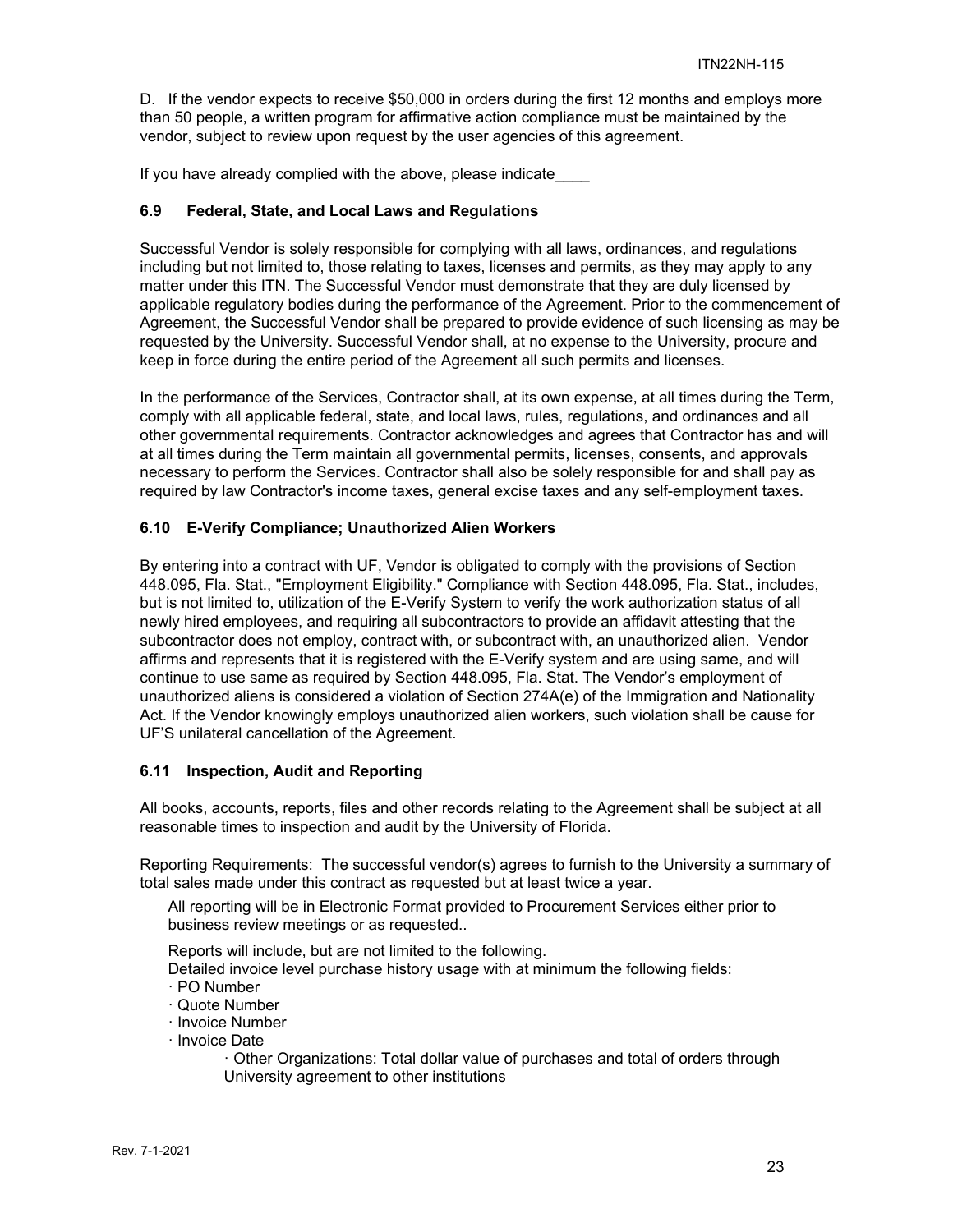ꞏ Savings to University through vendor discounting - special offers such as volume discounting

Vendor and University will work together to create reports as University deems necessary and compatible with vendor systems.

## **6.12 Liens**

Each Successful Vendor shall keep the University free and clear from all liens asserted by any person or entity for any reason arising out of the furnishing of services or materials by or to the Successful Vendor.

### **6.13 Modifications**

This Contract may be modified or altered only by written agreement signed by both University and Contractor.

### **6.14 Non-Discrimination**

The parties agree to be bound by applicable state and federal rules governing Equal Employment Opportunity and Non-Discrimination.

### **6.15 Ownership of Documents**

All drawings, maps, sketches, documents, records, programs, data base, reports and other data developed or purchased, under this Agreement for or at the University's expense shall be and remain the University's property, without restriction, reservation or qualifications. The Successful Vendor may retain copies necessary for recordkeeping documentation and all such other business purposes related to the Agreement. All materials and products produced shall be provided to the University upon expiration of this Agreement.

#### **6.16 Sales and Use Tax**

The Successful Vendor agrees to comply with and to require all of his subcontractors to comply with all the provisions of applicable law. The Successful Vendor further agrees to indemnify and hold harmless the University from any and all claims and demands made against it by virtue of the failure of the Successful Vendor or any subcontractors to comply with the provisions of any and all said laws. The University is exempt from state sales and use tax. A copy of the University's Certificate of Exemption will be made available upon request.

#### **6.17 Sexual Harassment**

Federal law and the policies of the University prohibit sexual harassment of University employees or students. Sexual harassment includes any unwelcome sexual advance toward a University employee or student, any request for a sexual favor from a University employee or student, or any other verbal or physical conduct of a sexual nature that is so pervasive as to create a hostile or offensive working environment for University employees, or a hostile or an offensive academic environment for University students. University vendors, subcontractors and suppliers for this project are required to exercise control over their employees so as to prohibit acts of sexual harassment of University employees and students. The employer of any person who the University, in its reasonable judgment, determines has committed an act of sexual harassment agrees as a term and condition of the Agreement to cause such person to be removed from the project site and from University premises and to take such other action as may be reasonably necessary to cause the sexual harassment to cease.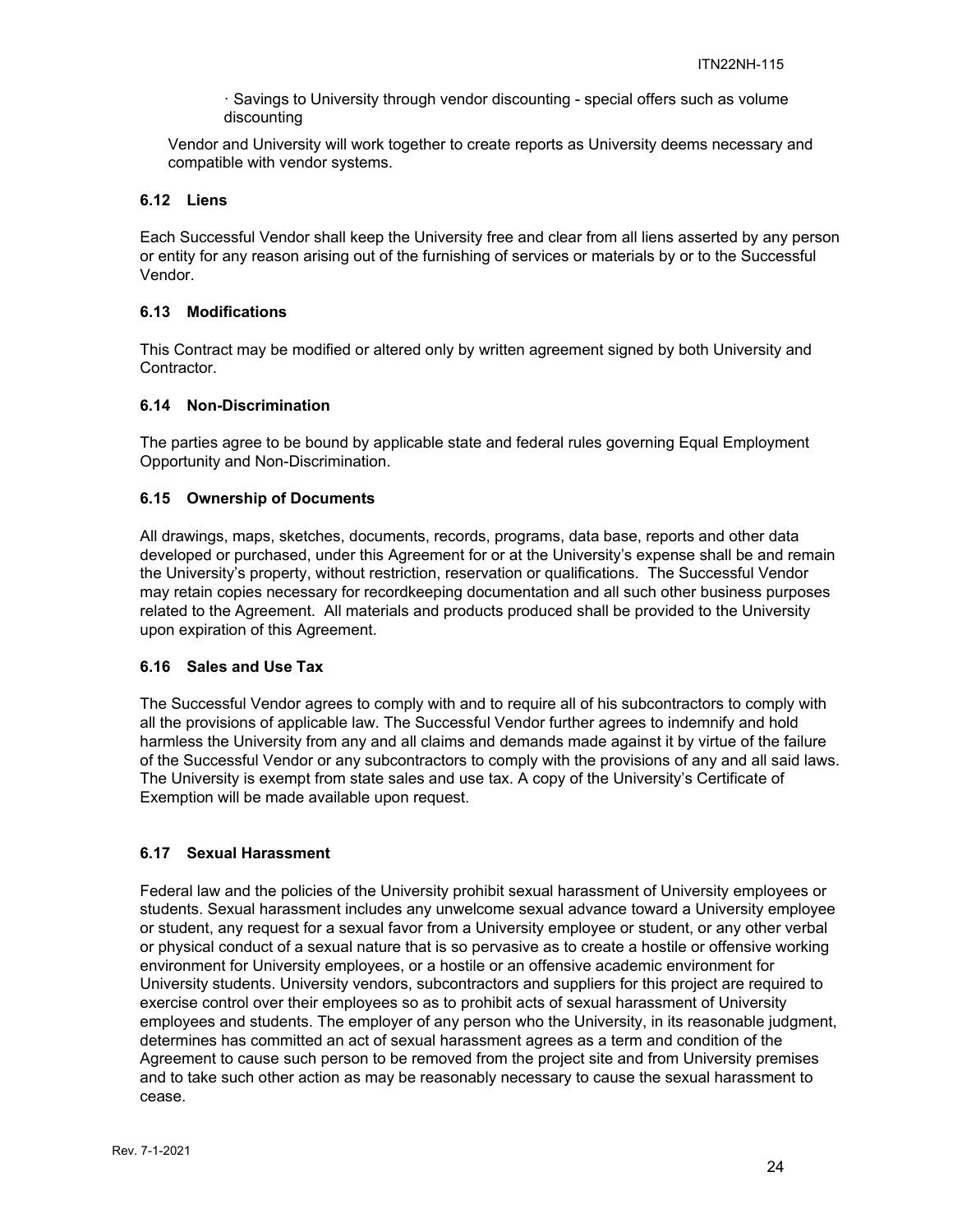## **6.18 Supplier Diversity Program**

University is an equal opportunity institution and, as such, encourages the use of small businesses, including women and minority-owned small businesses in the provision of goods and services. Small businesses should have a fair and equal opportunity to compete for dollars spent by the University. Competition ensures that prices are competitive, and a broad vendor base is available.

For questions about the University's supplier diversity program, contact the Director of Small Business and Supplier Diversity, 352-392-0380, https://sbsd.admin.ufl.edu/.

## **6.19 Tobacco Free Campus Policy**

The University of Florida campus is a tobacco-free campus. This policy was effective as of July 1, 2010. The use of cigarettes or other tobacco products in UF buildings, parking lots, or in vehicles in these areas is prohibited. The successful vendor is expected to respect this smoke free policy and fully comply with it.

## **6.20 Sustainability Preferences**

The University's Procurement directives support the purchase of products that will minimize any negative environmental impacts of our work. In order to facilitate a healthy market in sustainable products, all parties involved in the procurement and utilization of materials must engage in both waste recycling and the initial purchase of products containing recycled content. It is in the interest of public health, safety and welfare and the conservation of energy and natural resources to use and promote environmentally responsible products, as well as energy efficient fixtures, appliances and mechanical equipment used in new construction and retrofit of University facilities.

#### **6.21 Assignment-Delegation**

Except for subcontracting or delegation expressly contemplated in the scope of work set forth on Exhibit A, Contractor shall not assign, transfer, delegate, subcontract, or otherwise dispose of, whether voluntarily or involuntarily, or by operation of law, any right or obligation under this Contract, without the written consent of University, which consent may be withheld in University's sole discretion. Any such assignment, subcontracting or transfer is void. No subcontracting or other delegation shall in any event relieve Contractor of any obligation or liability of Contractor under this **Contract** 

## **6.22 Assignment of Anti-Trust Overcharge Claims**

The parties recognize that in actual economic practice overcharges resulting from anti-trust violations are in fact borne by the ultimate purchaser; therefore, Successful Vendor hereby assigns to the University any and all claims for such overcharges.

## **6.23 Date for Reckoning Prompt-Payment Discount**

For purposes of determining whether a prompt-payment discount, if applicable, may be taken by the University, the starting date of such reckoning period shall be the later of the date of a properly executed invoice or the date of completion of service and/or delivery of product.

#### **6.24 Force Majeure**

In the event compliance with any obligation under this Agreement is impractical or impossible due to any Event of Force Majeure, then the time for performance of such obligation shall be extended for a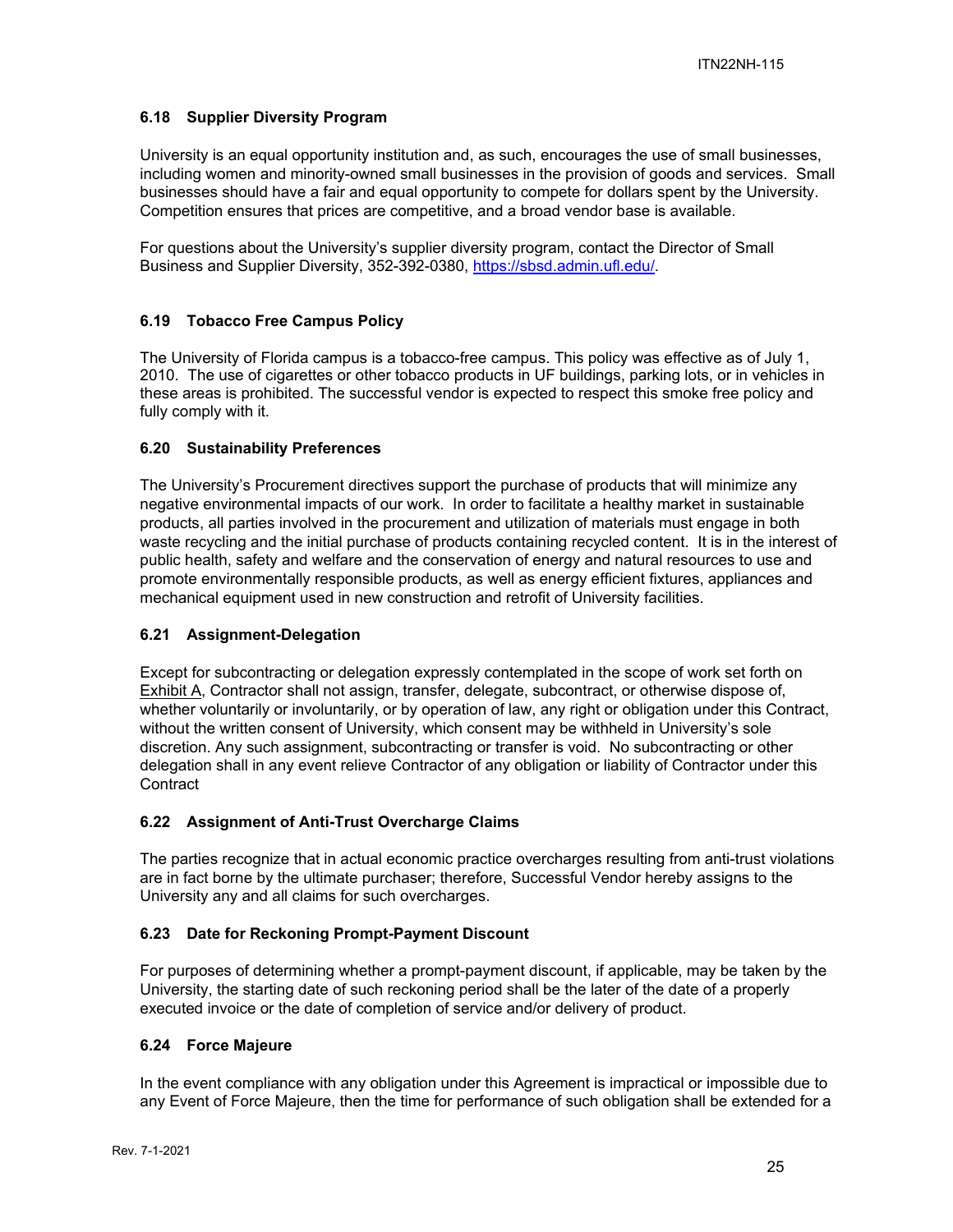period equivalent to the duration of the Event of Force Majeure. The provisions of this section shall not operate to excuse either party's inability to perform its obligations hereunder because of inadequate finances. "Event of Force Majeure:" means any strike, lockout, labor dispute, embargo, flood, earthquake, storm, dust storm, lightning, fire, epidemic, act of God, war, national emergency, civil disturbance or disobedience, riot, sabotage, terrorism, restraint by governmental order or any other occurrence beyond the reasonable control of the party in question.

## **6.25 Furnish and Install – Intentionally Omitted**

## **6.26 Indemnification/Hold Harmless; Liability**

The Successful Vendor shall indemnify, defend, and hold harmless the University of Florida Board of Trustees, the University of Florida, the State of Florida and the Florida Board of Governors, and their respective officers, agents, and employees, against and from any and all claims, demands, suits, actions, proceedings, loss, cost, and damages of every kind and description, including attorneys' fees and/or litigation expenses, which may be brought or made against or incurred on account of loss of or damage to any property or for injuries to or death of any person, caused by, arising out of, or contributed to, in whole or in part, by reasons of any act, omission, professional error, fault, mistake, or negligence of Successful Vendor, its employees, agents, representatives, or subcontractors, their employees, agents, or representatives in connection with or incident to the performance of the Agreement. Successful Vendor's obligation under this provision shall not extend to any liability caused by the sole negligence of the University Of Florida Board Of Trustees, University, or its officers, agents, and employees. Such indemnification shall specifically include infringement claims made against any and all intellectual property supplied by Successful Vendor and third party infringement under the Agreement.

The University, as a public entity, is protected by sovereign immunity from tort liability, subject to a limited statutory waiver. The University will not agree to (i) indemnify or hold harmless any vendor; (ii) be liable for vendor's attorneys' fees under any circumstances; or (iii) binding arbitration. The Agreement shall not be construed or interpreted as (i) denying to either party any remedy or defense available to such party under the laws of the State of Florida; (ii) the consent of University or the State of Florida or their agents and agencies to be sued; or (iii) a waiver of either University's or the State of Florida's sovereign immunity beyond the limited waiver provided in section 768.28, Florida Statutes.

## **6.27 Insurance Requirements**

The Successful Vendor shall purchase from and maintain with a company or companies, lawfully authorized to do business in Florida and acceptable to the University, such insurance as will protect the Successful Vendor from claims arising out of or resulting from the Successful Vendor's operations under the Agreement and for which the Successful Vendor may be legally liable, whether such operations be by the Successful Vendor or by their subcontractors or by anyone directly or indirectly employed by any of them, or by anyone for whose acts any of them may be liable. All insurance policies shall be issued and countersigned by representatives of such companies duly authorized for the State of Florida and shall be written on ISO standard forms or their equivalents. The Successful Vendor shall file with the University Certificates of Insurance prior to the commencement of this Agreement and shall file Certificates of Insurance evidencing the renewal of such policies at least thirty (30) days prior to the date that each applicable insurance policy is scheduled to expire. *Please note that the University of Florida must be named "additional insured" on automobile and general liability policies.*

General Liability Insurance – The Successful Vendor shall provide the ISO Commercial General Liability policy for general liability coverage's for limits of not less than of \$1,000,000 per occurrence. Coverage shall be maintained without interruption from date of commencement of work until date of final payment.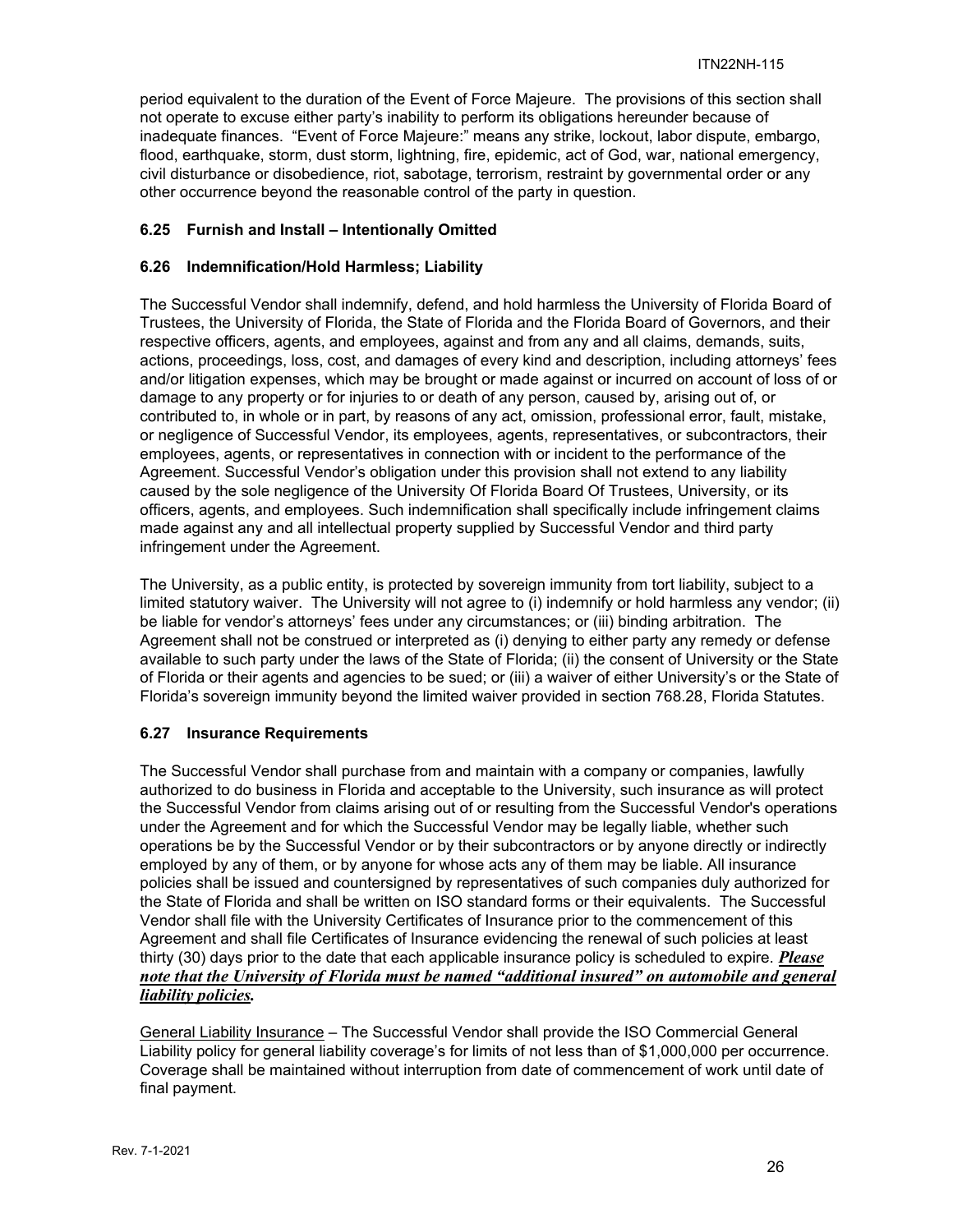Worker's Compensation - The Successful Vendor shall secure and maintain for the life of this Agreement, valid Worker's Compensation Insurance as required by Chapter 440, Florida Statutes (if applicable.)

Automobile Liability - The Successful Vendor shall secure and maintain, during the life of this Agreement, Automobile Liability insurance on all vehicles against bodily injury and property damage in at least the amount of \$100,000.00 per person, \$500,000.00 per occurrence.

## **6.28 Protection of Property**

The Successful Vendor shall at all times guard against damage or loss, whether by the vendor directly or subcontractors, to the property of the University or of others or vendors and shall be held responsible for replacing or repairing any such loss or damage. The University may withhold payment or make such deductions as deemed necessary to insure reimbursement or replacement for loss or damage to property through negligence of the Successful Vendor or their agents. The Successful Vendor shall provide all barricades and take all necessary precautions to protect buildings and personnel.

### Intellectual Property

- A. All works that are created pursuant to this contract ("Works") are works made for hire, and all rights and privileges attendant to the Works belong exclusively to the University. If a court of competent jurisdiction determines that any Work does not constitute a work made for hire, the Contractor hereby assigns to the University for no additional consideration all rights and privileges the Contractor has in the works, including all intellectual property rights, specifically those under copyright law.
- B. Paragraph A does not apply to Works that are not created through performance under this Contract ("Pre-existing works"). With respect to Pre-existing works used by the Contractor in performance of this Contract, the Contractor shall obtain for the University at no additional charge a license to use Pre-existing works for the uses intended under this Contract, including the right to make derivative works. Paragraph A does apply, however, to any Works that are derivative of Pre-existing works.
- C. The Contractor warrants that it has full power and authority to transfer the rights granted by this Contract to the University and that use of the works by the University does not constitute an infringement or other violation of any copyright, trade secret, trademark, patent, non-disclosure, or other rights of any third party.
- D. Title and all rights and privileges to all graphics and material provided to the Contractor by the University in connection with this Contract remain the exclusive property of the University of Florida. The Contractor does not receive any title, rights, or privileges in those graphics or materials. The University grants to the Contractor a limited license in those graphics or materials only for the purpose of carrying out the Contractor's obligations under this Contract.

## **6.29 Labor Disputes**

Successful Vendor shall give prompt notice to the University of any actual or potential labor dispute which delays or may delay performance of the Agreement.

## **6.30 Laws and Regulations**

Successful Vendors are solely responsible for keeping themselves fully informed of and faithfully observing all laws, ordinances, and regulations and shall protect and indemnify the University, its officers and agents against any claims of liability arising from or based on any violation thereof.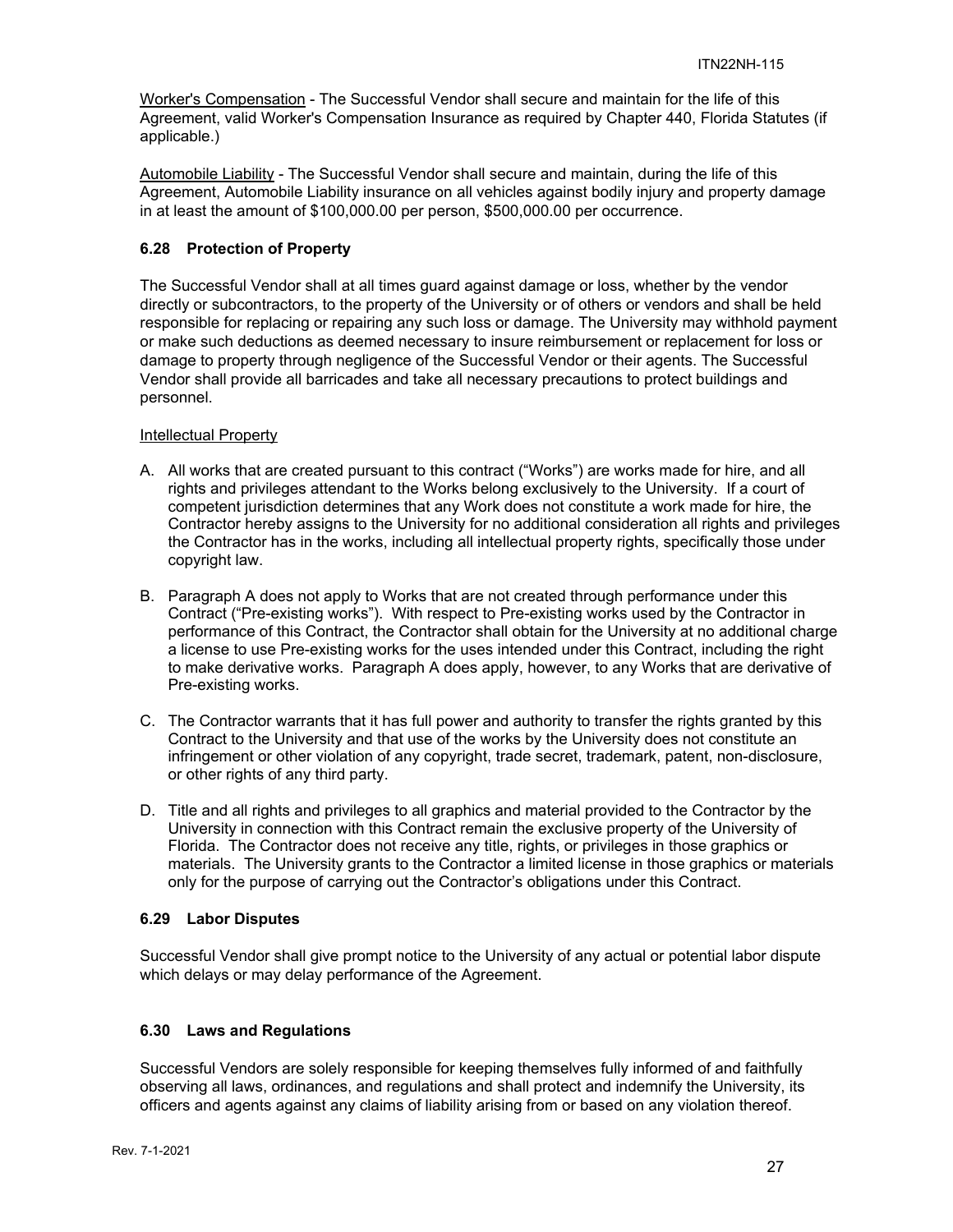## **6.31 No Replacement of Defective Tender**

Every tender of goods must fully comply with all provisions of the Agreement as to time of delivery, quantity, and the like. If a tender is made which does not fully conform, this shall constitute a breach and Successful Vendor shall not have the right to substitute a conforming tender.

## **6.32 No Waiver of Right by the University**

No waiver by a party of any provision or breach of this Contract shall be deemed to have been made unless the same is in writing, and no waiver of any provision or breach of this Contract shall be deemed a waiver of any other provisions or breach. A party's consent to or approval of any act shall not be deemed to render unnecessary the obtaining of such party's consent to or approval of any subsequent act.

### **6.33 Notice to Vendors of Asbestos-Containing Materials in University Buildings**

Asbestos containing materials (ACM) can be found in almost any building in the United States more than 10 years old. The University of Florida is no exception. The types of asbestos most commonly found are pipe and boiler insulation, fireproofing, hard panels known as "Transite", floor tile, and spray or trowel-applied ceiling finishes. ACM is generally not hazardous if left undisturbed.

The University has implemented an Asbestos Program to assure safe management and removal of ACM. Vendors, consultants, and other's providing service to the University may encounter ACM and must, therefore, comply with the following instructions:

A. Avoid disturbing suspected ACM. Exercise caution and watch for possible ACM.

B. If it is necessary to disturb ACM, first notify the appropriate Division Asbestos Representative listed in this notice, or the University of Florida Asbestos Coordinator, before proceeding with your work. You shall take whatever precautions are necessary to protect humans' health and the environment, and comply with all applicable Federal, State, and Local laws pertaining to asbestos.

C. If you require additional information on possible locations of ACM in a particular building, contact the Asbestos Representative from the Division for which you are working.

| Division                   | Asbestos Representative            | Telephone        |
|----------------------------|------------------------------------|------------------|
| <b>Facilities Services</b> | Assoc. Dir. Facilities Services    | $(352)$ 392-7793 |
| Housing                    | Housing Maintenance Superintendent | (352) 392-2161   |
| <b>Reitz Union</b>         | Maintenance Superintendent         | $(352)$ 392-1614 |
| <b>IFAS</b>                | Engineer                           | $(352)$ 392-6488 |

## **6.34 Parking and Identification Badges.**

The Successful Vendor shall obtain all parking permits and/or decals that may be required while performing project work on University premises. The Successful Vendor should review Contractor and Vendor Parking information from Transportation and Parking Services located at the following link: https://parking.ufl.edu/decals/contractors-vendors/

#### **6.35 Payment Terms**

The University's obligation is payable only and solely from funds appropriated for the purpose of the Agreement. Unless otherwise stated herein, the payment terms for the Agreement are Net 30 days. VENDOR OMBUDSMAN: The University's vendor ombudsman whose duties include acting as an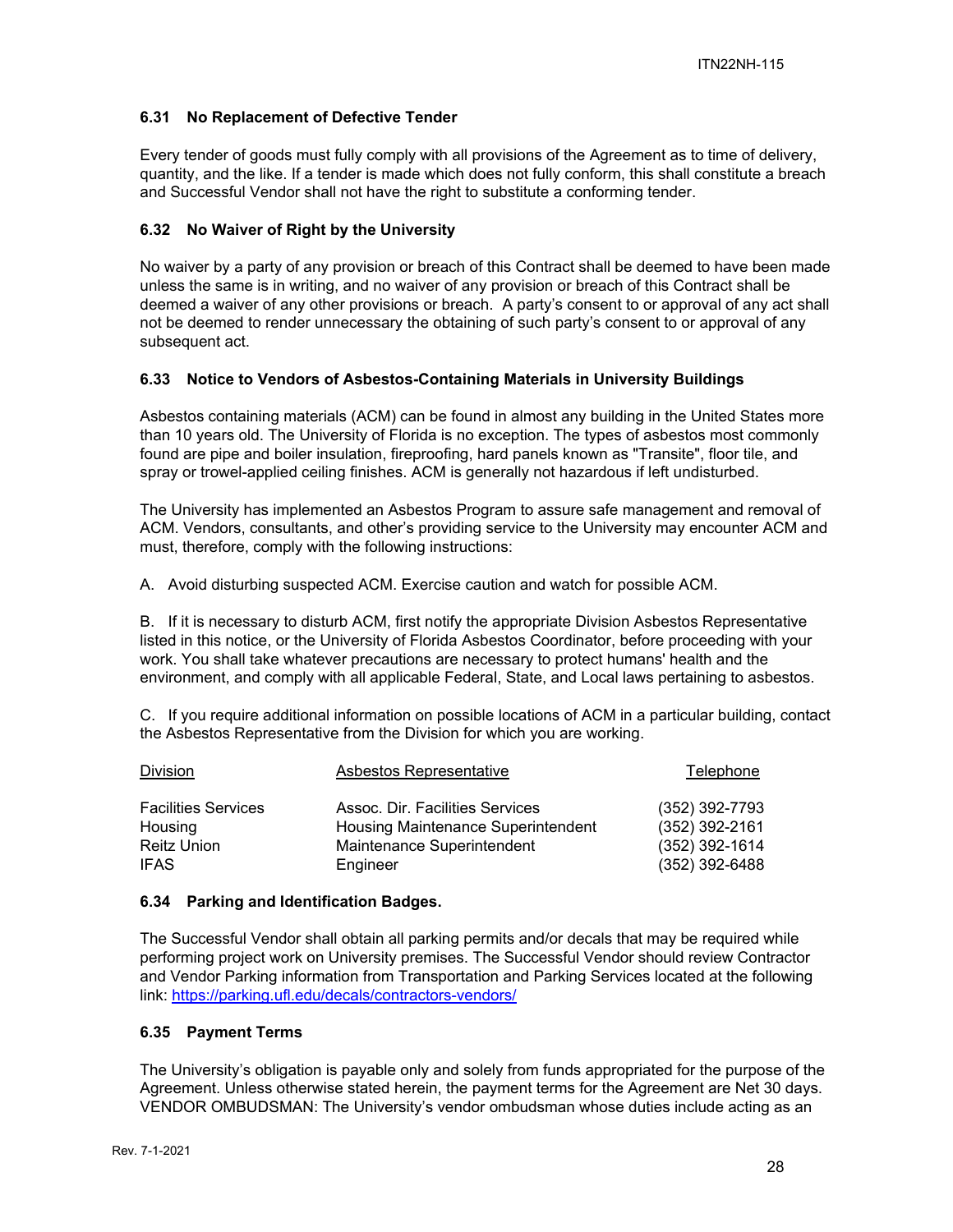advocate for vendors may be experiencing problems in obtaining payment(s) from the University may be contacted at 352-392-1241.

## **6.36 Price Adjustment**

Price changes will normally only be considered at the end of one Agreement period and the beginning of another. Price change requests shall be in writing, submitted at least sixty (60) days prior to the end of the current Agreement period, and shall be supported by written evidence of increased costs to the Successful Vendor. The University will not approve unsupported price increases that will merely increase the gross profitability of the Successful Vendor at the expense of the University. Price change requests shall be a factor in the Agreement renewal review process. The University shall, in its sole opinion, determine whether the requested price increase or an alternate option is in the best interest of the University.

### **6.37 Prior Course of Dealings**

No trade usage, prior course of dealings, or course of performance under other agreements shall be a part of any agreement resulting from this ITN; nor shall such trade usage, prior course of dealing, or course of performance be used in the interpretation or construction of such resulting agreement.

### **6.38 Intentionally Omitted**

### **6.39 Public Entity Crime**

A person or affiliate who has been placed on the convicted list by the Department of Management Services, State of Florida, may not submit a proposal on a contract to provide any goods or services, including construction, repairs, or leases and may not be awarded or perform work as a Vendor, supplier, subcontractor, or consultant for the University of Florida for a period of 36 months from the date of being placed on the convicted list, a "person" or "affiliate" includes any natural person or any entity, including predecessor or successor entities or any entity under the control of any natural person who is active in its management and who has been convicted of a public entity crime (Rule 6C1-3.020 FAC).

## **6.40 Public Records**

All proposal information submitted and opened becomes subject to the Public Records Law set forth in Chapter 119 F.S.

**IF THE VENDOR HAS QUESTIONS REGARDING THE APPLICATION OF CHAPTER 119, FLORIDA STATUTES, TO THE VENDOR'S DUTY TO PROVIDE PUBLIC RECORDS RELATING TO THIS CONTRACT, CONTACT THE CUSTODIAN OF PUBLIC RECORDS AT Phone: (352) 846-3903 email: PR-Request@ufl.edu Mail: PO Box 113156, Gainesville, FL 32611-3156**

Any resulting Agreement may be unilaterally canceled for refusal by the vendor to allow public access to all documents, papers, letters, or other materials made or received by the Successful Vendor in conjunction with the Agreement and subject to the provisions of Chapter 119. F.S.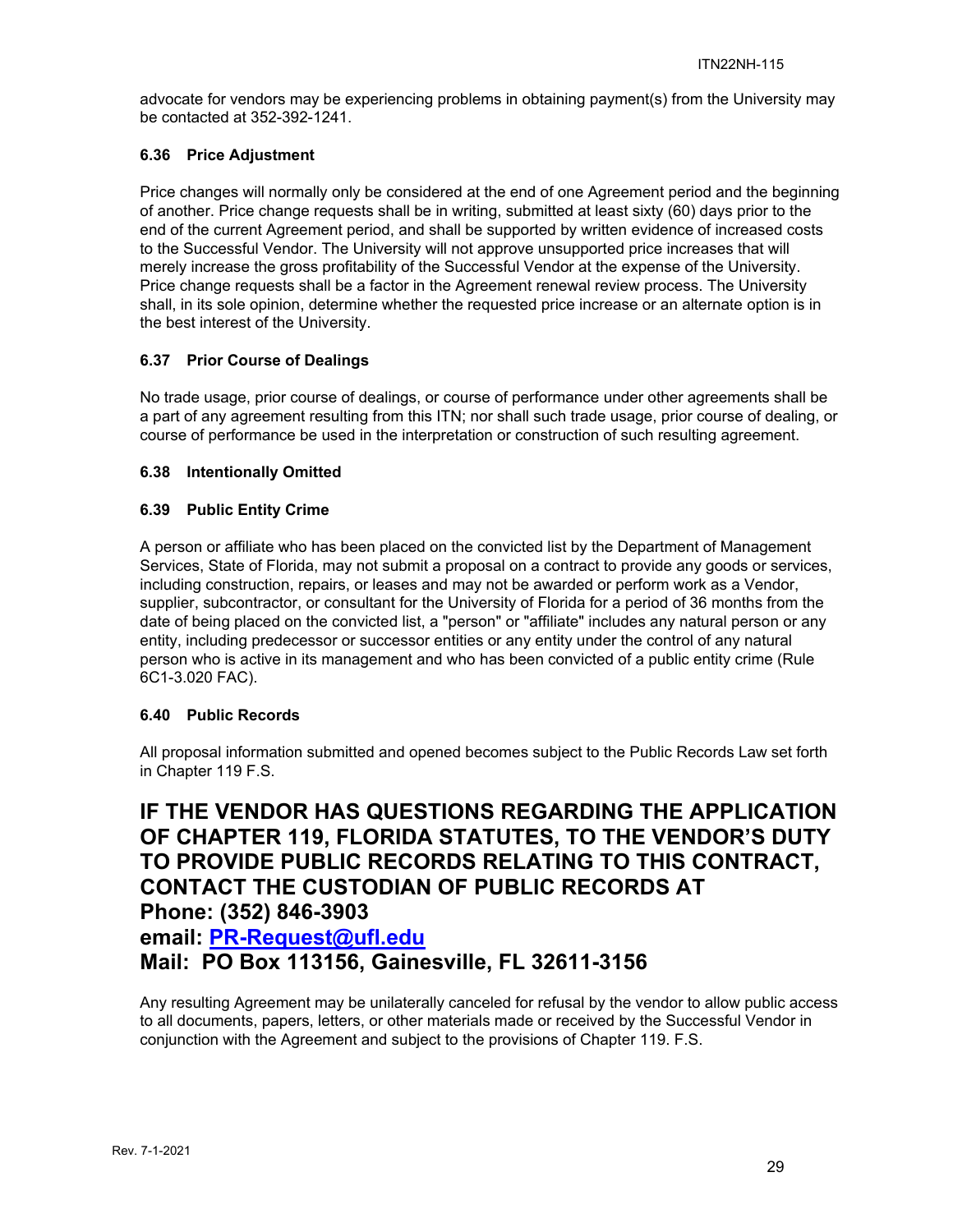## **6.41 Referencing of Orders**

For each order issued against an agreement resulting hereunder, the University intends in good faith to reference this ITN for pricing, terms and conditions, delivery location, and other particulars. However, in the event the University fails to do so, the University's right to such terms and conditions, and particulars shall not be affected, and no liability of any kind or amount shall accrue to the University.

## **6.42 Remedies and Applicable Law**

The Agreement shall be governed by and construed in accordance with the laws of the State of Florida (without regard to principles of conflict of laws) and the rules and regulations of the Florida Board of Governors and the University. University and Successful Vendor shall have available all remedies afforded each by said law. The venue in any action or litigation commenced to enforce the Agreement shall be brought in Alachua County, Florida, and both parties consent to such jurisdiction and venue regardless of the residence of the parties at the time the action is commenced.

## **6.43 Right of Inspection**

University shall have the right to inspect the goods at delivery before accepting them.

## **6.44 Right of Offset**

The University shall be entitled to offset against any sums due the Successful Vendor, any expenses or costs incurred by the University, or damages assessed by the University concerning the Successful Vendor's non-conforming performance or failure to perform the Agreement, or any other debt owing the University, including expenses, costs and damages described in the termination provisions contained herein.

## **6.45 Shipment Under Reservation Prohibited**

Successful Vendor is not authorized to ship the goods under reservation and no tender of a bill of lading will operate as a tender of the goods.

## **6.46 Specifications: Brand Name or Acceptable Alternate**

Where in these specifications reference is made to materials, trade names, catalog numbers or articles of certain manufacture, it is done for the sole purpose of establishing a basis of a comparable standard of quality, performance, characteristics desired and is not intended to limit or restrict competition. It shall be understood that such method of specification description is not intended to exclude other processes, similar designs, or kinds of materials, but is intended solely as a means of establishing a standard of comparison to be utilized for solicitation evaluation purposes. Other material or product may be used, if in the sole opinion of the University, they are equal in durability, quality and of a design in harmony with the intent of these specifications. Such other material or product which is substantially equivalent to those specific brand(s) specified shall qualify for solicitation evaluation and award consideration by the University. The University reserves the right to reject any substitute material or product which, in its opinion, does not meet the standard of quality established by reference in these specifications and is not considered an acceptable alternate for the intended use and purpose. The burden of proof as to meeting the requirements of these specifications shall be the responsibility of the submitting vendor. Such proposer(s) who is offering any material or product other than the item(s) specified herein must submit with their solicitation response catalog cuts and detailed specifications which will completely describe the item(s) on which they are offering for an acceptable alternate determination by the University. Where the proposer proposes to substitute a material or product which is not known to the University, he/she shall be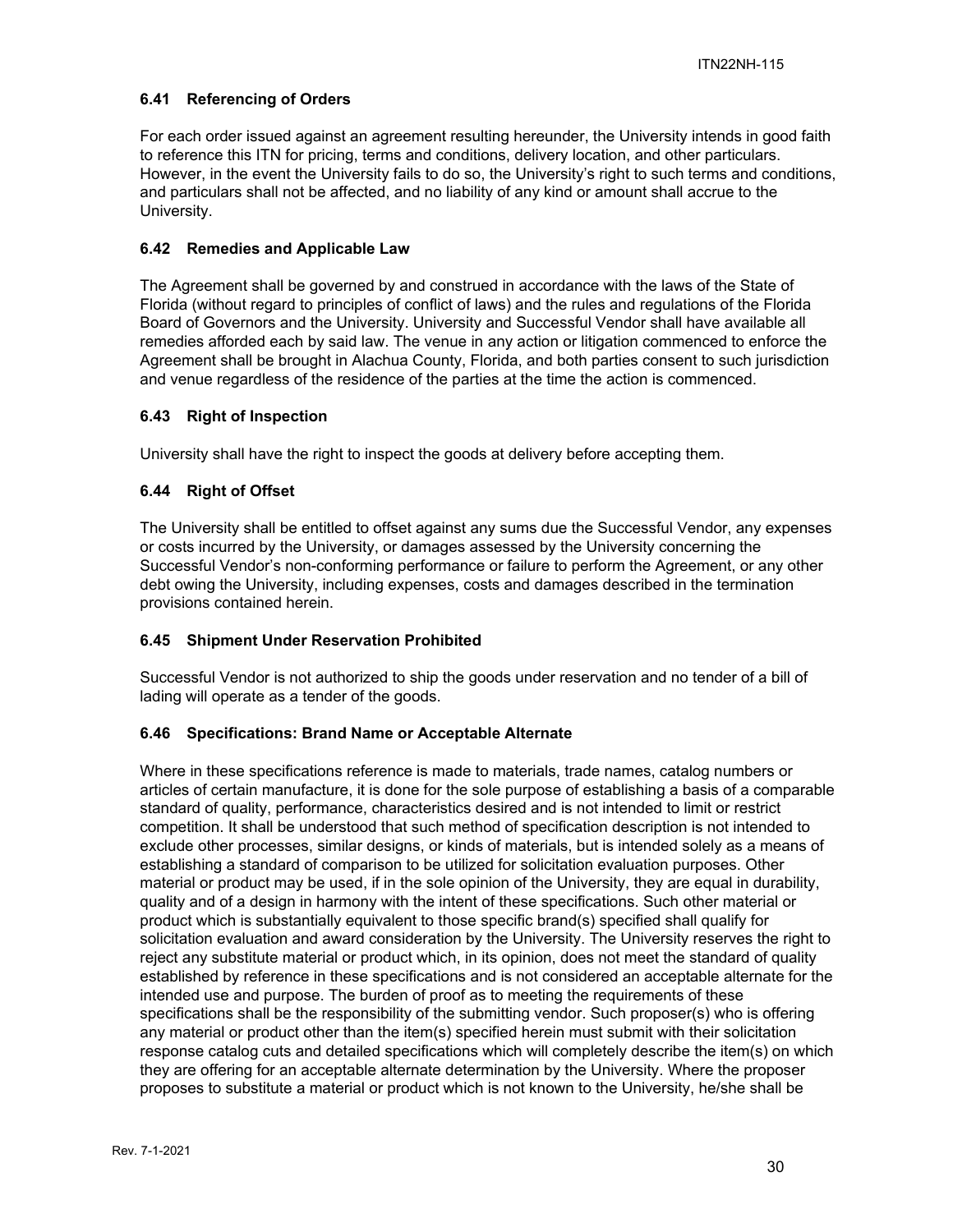prepared to submit samples on request for the University's inspection and evaluation. The cost of transportation, both ways, of such samples shall be borne by the submitting proposer.

## **6.47 Successful Vendor to Package Goods**

Successful Vendor will package goods in accordance with good commercial practice. Each shipping container shall be clearly and permanently marked as follows: (a) Successful Vendor's name and address; (b) Consignee's name, address and purchase order number; (c) Container number and total number of containers, e.g. box 1 of 4 boxes and (d) the number of the container bearing the packing slip. Successful Vendor shall bear cost of packaging unless otherwise provided.

## **6.48 Termination**

## **6.48.1 Convenience**

Upon giving at least seven (7) days written notice, University may terminate this Contract, at any time, with no further obligation to Contractor, other than to pay for Services provided in compliance with this Contract prior to Contractor's receipt of the notice of termination. If Contractor defaults under this Agreement and does not cure its default within fourteen (14) days after written notice thereof, University may terminate this Contract. The University reserves the right to terminate the Agreement in whole or part at any time when in the best interests of the University without penalty or cause. Upon receipt of the written notice, the Successful Vendor shall immediately stop all work as directed in the notice, notify all subcontractors of the effective date of the termination and minimize all further costs to the University. In the event of termination under this provision, all documents, data and reports prepared by the Successful Vendor under the Agreement shall become the property of and delivered to the University. The Successful Vendor shall be entitled to receive just and equitable compensation for work in progress, work completed and materials accepted before the effective date of termination. Such compensation shall be the Successful Vendor's sole remedy against the University in the event of termination under this provision.

## **6.48.2 Default**

The University reserves the right to terminate the Agreement in whole or in part due to the failure of the Successful Vendor to comply with any term or condition of the Agreement, to acquire and maintain all required insurance policies, bonds, licenses and permits, or to make satisfactory progress in performing the Agreement. The University shall provide written notice of the termination and the reasons for it to the Successful Vendor. Upon termination under this provision, all goods, materials, documents, data and reports prepared by the Successful Vendor under the Agreement shall become the property of and be delivered to the University on demand. The University may, upon termination of the Agreement, procure, on terms and in the manner that it deems appropriate, materials, or services to replace those under the Agreement. The Successful Vendor shall be liable to the University for any excess costs incurred by the University in re-procuring the materials or services.

## **6.48.3 Gratuities**

The University may, by written notice to the Successful Vendor, cancel the Agreement if it is discovered by the University that gratuities, in the form of entertainment, gifts or other, were offered or given by the Successful Vendor, or any agent or representative of the Successful Vendor, to any officer or employee of the University with a view toward securing favorable treatment with respect to the awarding or amending, or the making of any determinations with respect to the performing of such Agreement. In the event the Agreement is canceled by the University pursuant to this provision, University shall be entitled, in addition to any other rights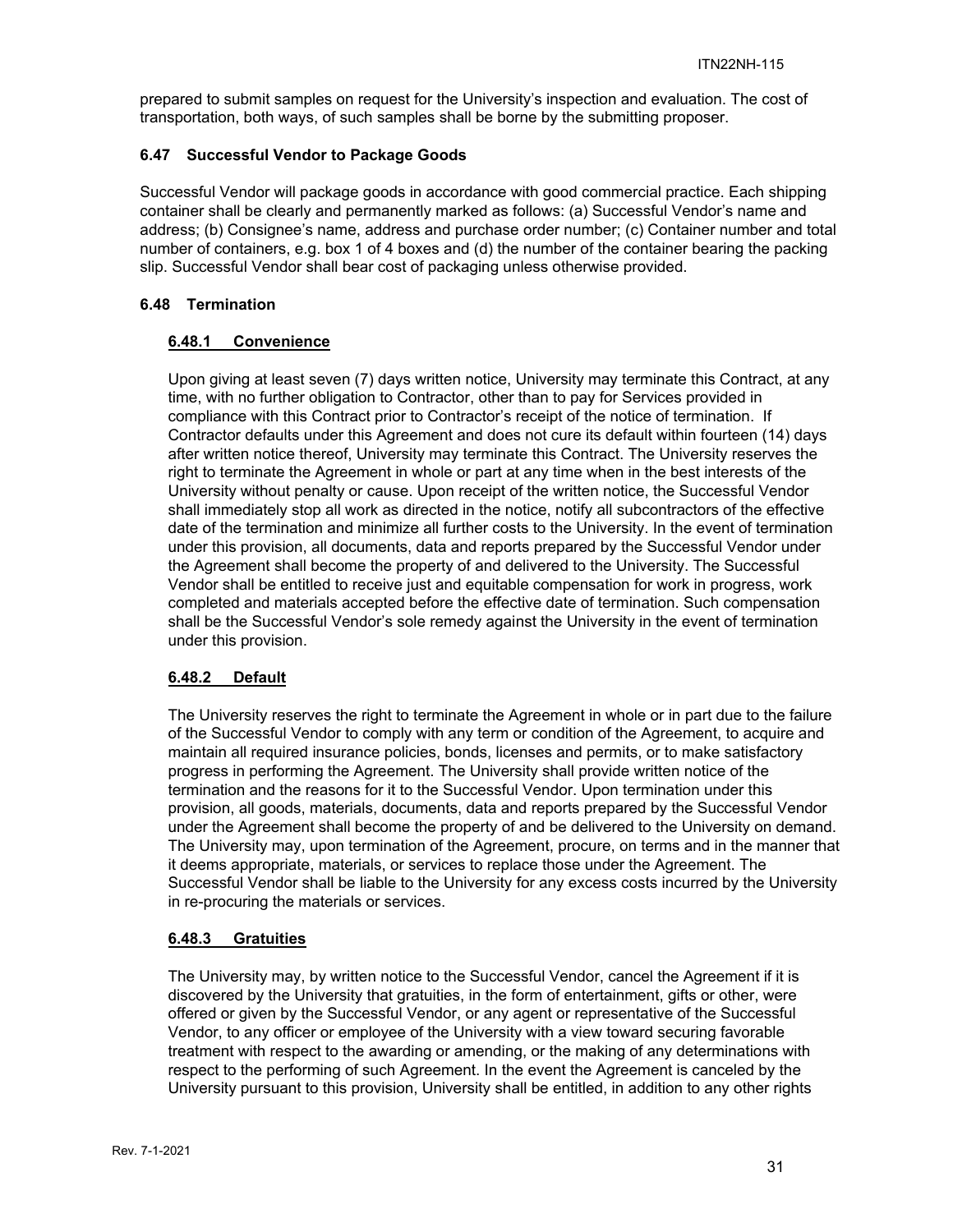and remedies, to recover or withhold the amount of the cost incurred by Successful Vendor in providing such gratuities.

#### **6.48.4 Insolvency**

The University shall have the right to terminate the Agreement at any time in the event Successful Vendor files a petition in bankruptcy; or is adjudicated bankrupt; or if a petition in bankruptcy is filed against Successful Vendor and not discharged within thirty (30) days; of if Successful Vendor becomes insolvent or makes an assignment for the benefit of its creditors or an arrangement pursuant to any bankruptcy law; of if a receiver is appointed for Successful Vendor or its business.

## **6.48.5 Lack of Funds**

The State of Florida's and UF's performance and obligation to pay under this Agreement is contingent upon an annual appropriation by the Florida State Legislature. The Agreement may be canceled without further obligation on the part of the University of Florida in the event that sufficient appropriated funding is unavailable to assure full performance of the terms. The Successful Vendor shall be notified in writing of such non-appropriation as soon as reasonably possible. No penalty shall accrue to the University in the event this cancellation provision is exercised. This cancellation provision shall not be construed so as to permit the University to terminate the Agreement in order to acquire similar equipment, material, supplies or services from another party.

## **6.48.6 Stop Work Order**

The University may at any time, by written order to the Successful vendor, require the Successful Vendor to stop all or any part of the work called for by the Agreement for a period of ninety (90) days after the order is delivered to the Successful Vendor, and for any further period to which the parties may agree. The order shall be specifically identified as a Stop Work Order issued under this provision. Upon receipt of the order, the Successful Vendor shall immediately comply with its terms and take all reasonable steps to minimize the incidence of costs allocable to the work covered by the order during the period of work stoppage. If a Stop Work Order issued under this provision is canceled or the period of the order or any extension expires, the Successful Vendor shall resume work. The University shall make an equitable adjustment in the delivery schedule or Agreement price, or both, and the Agreement shall be amended in writing accordingly.

## **6.48.7 Suspension or Debarment**

The University may by written notice to the Successful Vendor immediately terminate the Agreement if the University determines that the Successful Vendor has been debarred, suspended or otherwise lawfully prohibited from participating in any public procurement activity, including but limited to, being disapproved as a subcontractor Vendor of any public procurement unit or other governmental body.

## **6.48.8 Continuation of Performance Through Termination**

The Successful Vendor shall continue to perform, in accordance with the requirements of Agreement, up to the date of termination, as directed in the termination notice.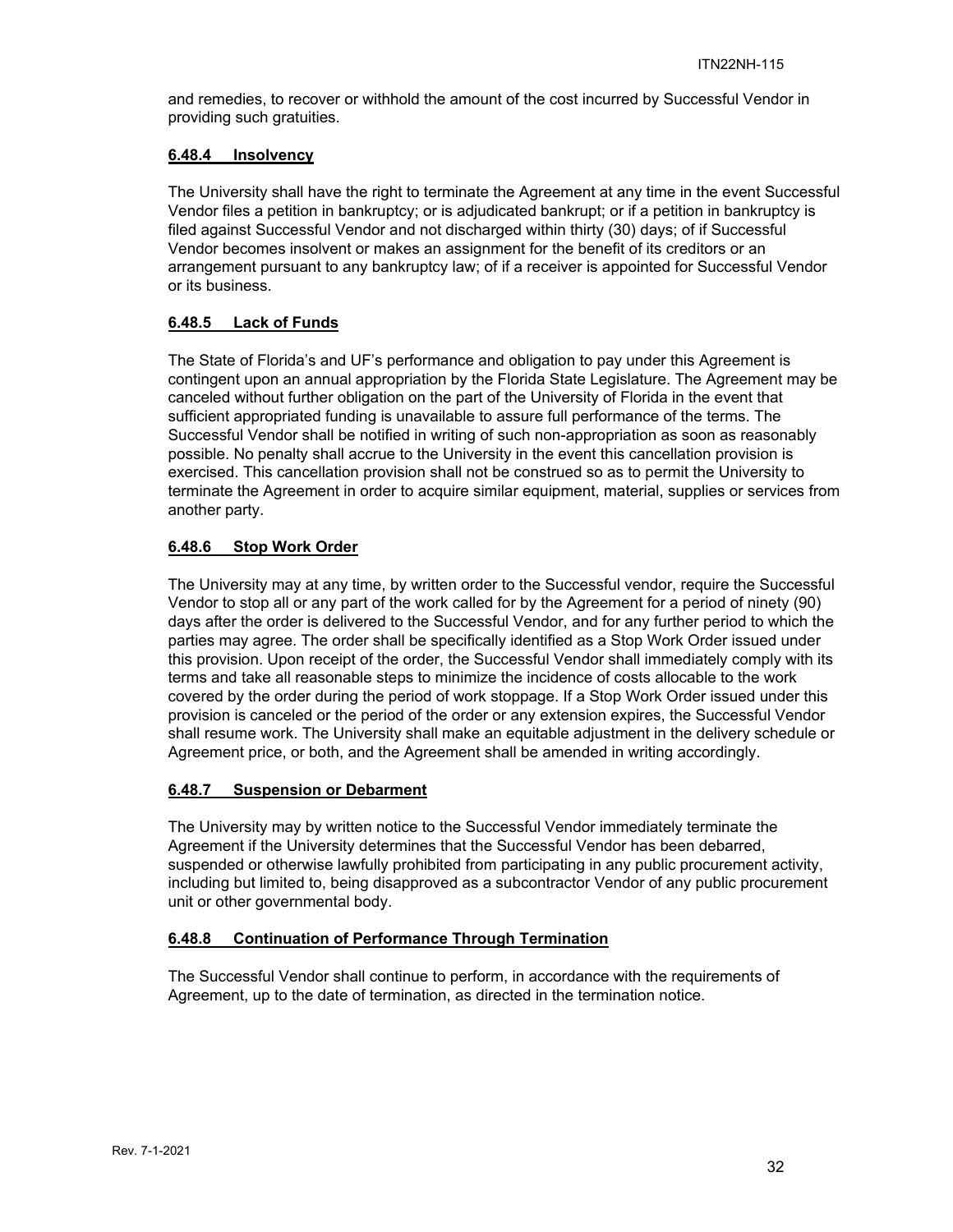#### **6.49 Title and Risk of Loss**

The title and risk of loss of the goods and equipment shall not pass to University until University actually receives the goods and equipment at the point or points of delivery.

#### **6.50 Warranties**

In addition to any implied warranties, Successful Vendor warrants that the goods furnished will conform to the specifications, drawings, and descriptions listed herein, and to the sample or samples if any, furnished by the Successful Vendor. In the event of a conflict between the specifications, drawings, and descriptions, the specifications shall govern.

#### **6.51 Payment Card Industry Data Security Standard.**

For e-commerce business and/or credit card transactions, Proposer agrees to be bound by the requirements and terms of the Rules of all applicable Card Associations, as amended from time to time, and be solely responsible for security and maintaining confidentiality of Card transactions processed by means of electronic commerce up to the point of receipt of such transactions by Bank.

Proposer is required to be in compliance with the requisites of the SAS 70 and/or Payment card Industry Data Security Standard and provide written attestation of compliance annually.

#### **6.52 Payment and Invoice Information**

All invoices will need to contain either a **UF purchase order number** or the **8-digit department ID number** of the department with which you are doing business. Please include your Tax Identification number. All invoices for payment should be submitted to the University of Florida via:

Email: UFL.invoices@edmgroup.com

Or by Fax: 1-570-496-5411

Or by Mail: University of Florida Attn: Accounts Payable PO Box 3357 Scranton, PA 18505

#### **6.53 Travel**

Any travel authorized by this Contract and being compensated separately shall be compensated in accordance with University's travel policy (http://fa.ufl.edu/uco/handbook/handbook.asp?doc=1.4.14) and Contractor shall be required to provide all back-up documentation required by the policy.

#### **6.54 State Purchasing Requirements**

IT IS EXPRESSLY UNDERSTOOD AND AGREED THAT ANY ARTICLES THAT ARE THE SUBJECT OF, OR REQUIRED TO CARRY OUT, THIS CONTRACT SHALL BE PURCHASED FROM A NONPROFIT AGENCY FOR THE BLIND OR FOR THE SEVERELY HANDICAPPED THAT IS QUALIFIED PURSUANT TO CHAPTER 413, FLORIDA STATUTES, IN THE SAME MANNER AND UNDER THE SAME PROCEDURES SET FORTH IN SECTION 413.036(1) AND (2), FLORIDA STATUTES; AND FOR PURPOSES OF THIS CONTRACT THE CONTRACTOR SHALL BE DEEMED TO BE SUBSTITUTED FOR THE UNIVERISTY INSOFAR AS DEALINGS WITH SUCH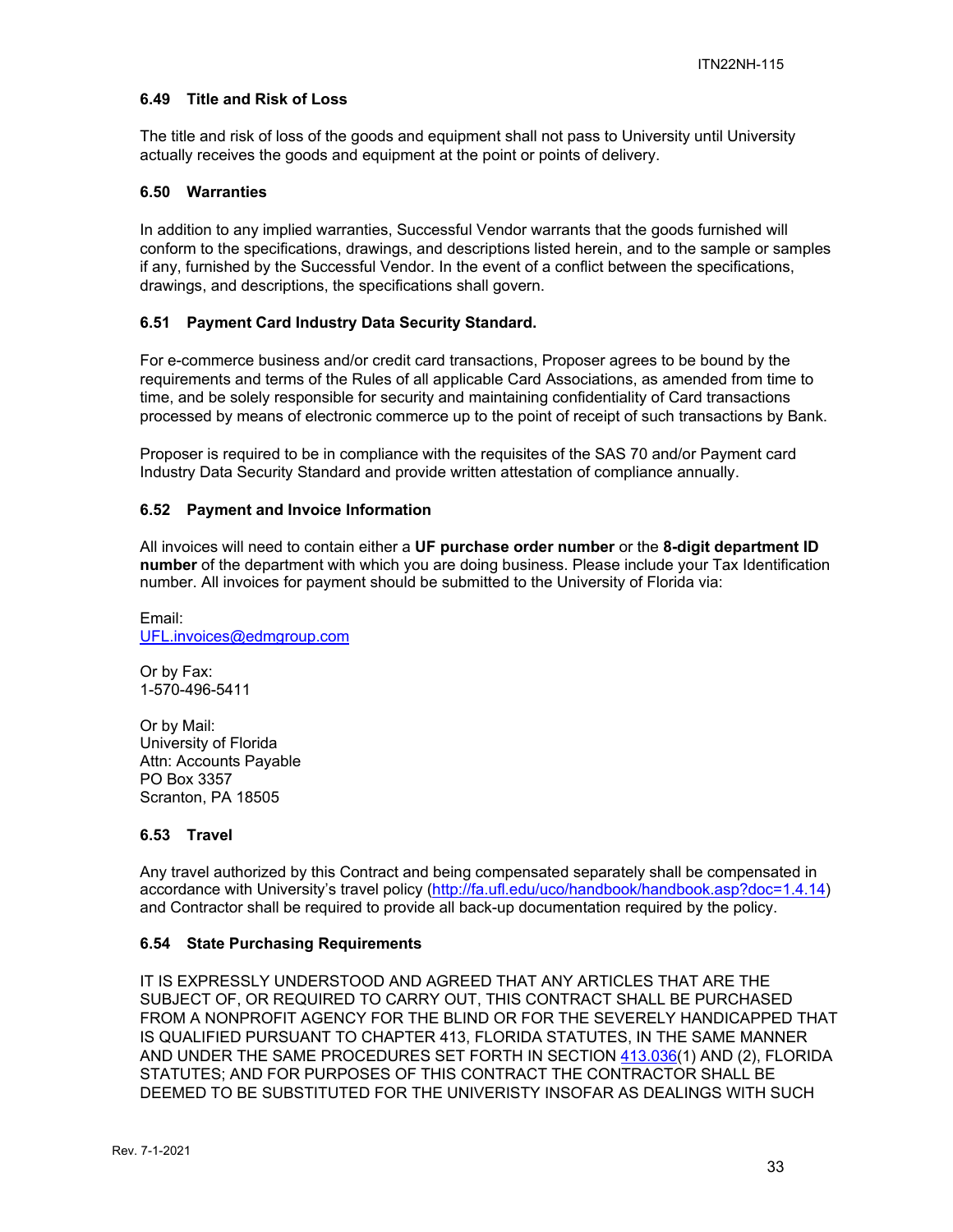QUALIFIED NONPROFIT AGENCY ARE CONCERNED. This requirement applies only if any such nonprofit agency produces a product covered by this CONTRACT and can satisfy the terms of this CONTRACT with respect to price, quantity, quality, and delivery time. Any questions concerning available products should be directed to: Division of Vocational Rehabilitation Headquarters, 2002 Old St. Augustine Road, Building A, Tallahassee, Florida 32301-4862, (800) 451-4327 (Voice/TDD).

IT IS EXPRESSLY UNDERSTOOD AND AGREED THAT ANY ARTICLES WHICH ARE THE SUBJECT OF, OR REQUIRED TO CARRY OUT, THIS CONTRACT SHALL BE PURCHASED FROM THE CORPORATION IDENTIFIED UNDER CHAPTER 946, F.S., IN THE SAME MANNER AND UNDER THE SAME PROCEDURES SET FORTH IN SECTION 946.515(2), AND (4), F.S.; AND FOR PURPOSES OF THIS CONTRACT THE CONTRACTOR CARRYING OUT THE PROVISIONS OF THIS CONTRACT SHALL BE DEEMED TO BE SUBSTITUTED FOR UNIVERSITY INSOFAR AS DEALINGS WITH SUCH CORPORATION ARE CONCERNED. This requirement applies only if the corporation produces a product covered by this CONTRACT and can satisfy the terms of this CONTRACT with respect to price, quantity, quality, and delivery time. Any questions concerning the corporation's ability to provide products or services should be directed to: Prison Rehabilitative Industries and Diversified Enterprises, Inc., 12425 - 28th Street North, Saint Petersburg, Florida 33716, (727) 572-1987.

### **6.55 Notices**

All notices, consents, approvals and other communications (collectively, "Notices") which may be or are required to be given by either party shall be properly given only if made in writing and sent to the address of University or Contractor, as applicable, set forth in Exhibit A, as the same is modified in accordance herewith, by hand delivery, U.S. Certified Mail (Return Receipt Requested) or nationally recognized overnight delivery service. Telephone and facsimile numbers and e-mail addresses are listed for convenience only. Either party may change its address for Notices by giving written notice to the other party in accordance with this provision.

## **6.56 Ownership of Work**

All reports, studies, plans, deliverables, strategies, materials, discoveries, inventions, processes, designs, plans, trade secrets, data, information, documents and other work (collectively, "Work"), whether of a technical nature or not, made, developed or obtained by Contractor pursuant to this Contract or in connection with the provision of the Services shall be the sole and exclusive property of University and any copyrightable Work shall be deemed a "work made for hire" under the United States copyright laws. Should such Work not constitute a "work made for hire" under the United States copyright laws, Contractor hereby grants, transfers, assigns, and conveys to University and its successors and assigns, the entire right, title, and interest in the Work or any part thereof. At all times during and after the Term, Contractor shall assist University in obtaining and maintaining, for University's benefit, copyrights and other relevant legal protections in the Work and Contractor shall execute and cause its subcontractors to execute such further instruments as University may reasonably require as evidence of ownership of such rights. Immediately upon termination of this Contract for any reason, all Work, in whatever form, shall be turned over to University. This provision shall survive the termination of this contract.

## **6.57 Access to Work**

University shall always have access to review the ongoing Work of Contractor for purposes of inspecting the same and determining that the Services are being performed in accordance with the terms of this Contract.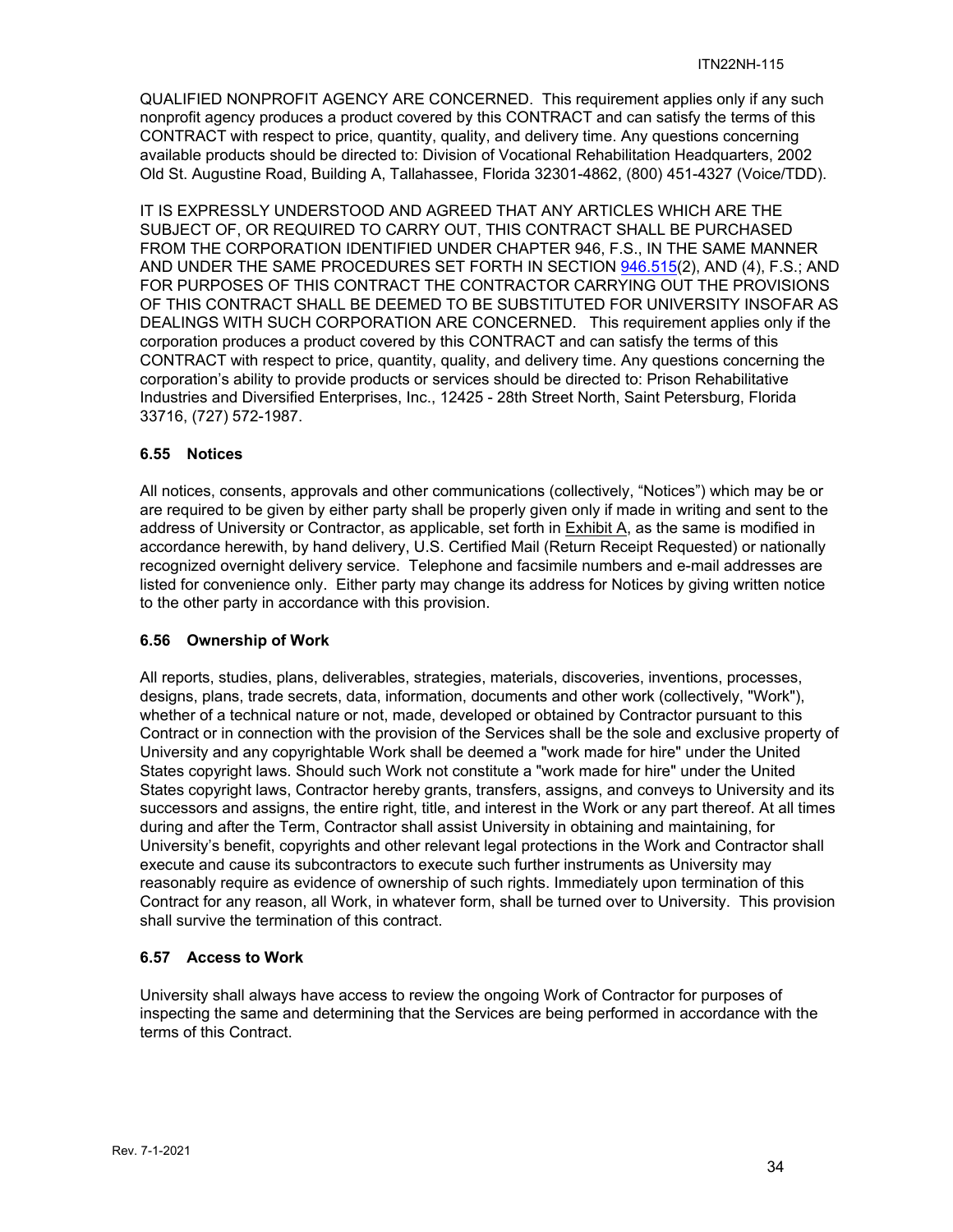## **6.58 Independent Contractor**

Contractor is and shall at all times remain an independent contractor, with sole control of the manner and means of performing the Services. Contractor shall have no authority to bind or commit University to any contract, representation or obligation to or with any third party or to incur any cost, expense, liability or other amount for or on behalf of University, and Contractor shall not act as or represent that it is the agent of University. Further, it is understood and agreed by the parties that nothing contained in this Contract shall be construed to create a joint venture, partnership, association, or other affiliation or like relationship between the parties, it being specifically agreed that their relationship is and shall remain that of independent parties to a contractual relationship as set forth in this Contract.

### **6.59 No Use of Name/Logos/Public Statements**

Except with the prior written consent of the other party, no party shall, make any press or media announcement concerning this Contract, or use the name, logos, or trademarks of any other party, or any version, abbreviation, or representation of them. In the case of University, consent must be provided by its Vice President for University Relations or that position's designee.

### **6.60 Time of the Essence**

Time is of the essence with respect to all provisions of this Contract in which a definite time for performance is specified.

### **6.61 Construction**

The language and all parts of this Contract shall be construed according to its fair meaning and not strictly for or against any of the parties hereto. University and Contractor have agreed to the use of the particular language of this Contract, and any question regarding the meaning of this Contract shall not be resolved by any rule providing for interpretation against the party who caused the uncertainty to exist or against the draftsman. Unless the context indicates otherwise, (i) the terms "hereof", "hereunder", "herein" and similar expressions refer to this Contract as a whole, (ii) the singular shall include the plural and the masculine gender shall include the feminine and the neuter, and (iii) all references to sections and subsections shall be deemed references to the sections and subsections of this Contract. The section headings in this Contract are for convenience only and do not alter, amend, define, limit or otherwise affect the terms set forth herein. If any provision of this Contract is found by a court of competent jurisdiction to be illegal, invalid or unenforceable, the remainder of this Contract will not be affected, and in lieu of each provision that is found to be illegal, invalid or unenforceable, a provision will be added as a part of this Contract that is as similar to the illegal, invalid or unenforceable provision as may be possible and be legal, valid and enforceable. All negotiations, considerations, representations, and understandings between University and Contractor are incorporated herein. This Contract constitutes the entire agreement of the parties with respect to the subject matter hereof. This Contract may be executed in multiple counterparts, each of which shall be deemed a duplicate original, but all of which taken together shall constitute one and the same instrument.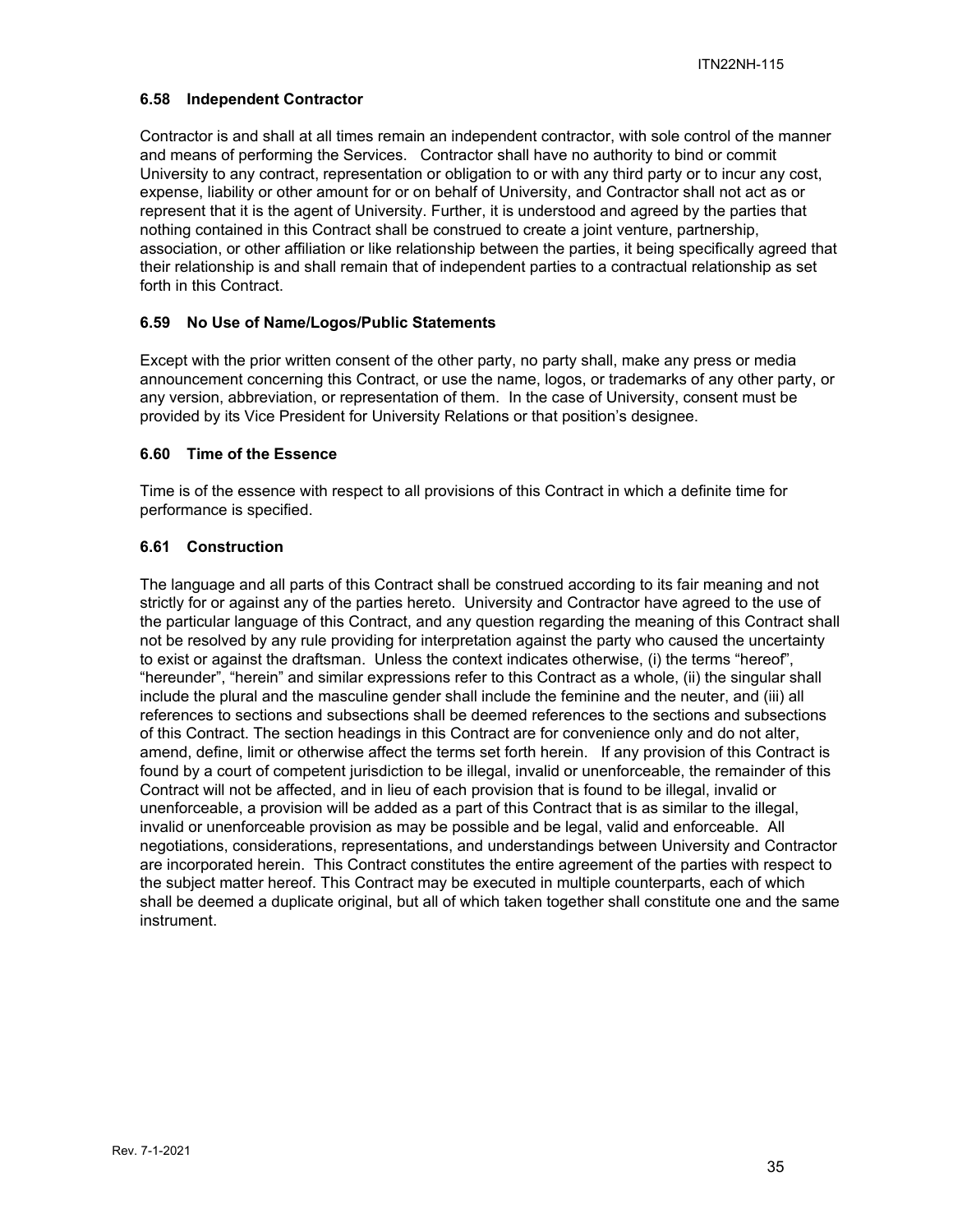### **7.0 Certifications and Forms**

#### **7.1 Certification of Proposal**

Explanation: This certification attests to the vendor's awareness of, and agreement, to the content of this ITN and all accompanying provisions contained herein.

Action: Vendor is to ensure that the following certificate is duly completed and correctly executed by an authorized officer of your company.

This proposal is submitted in response to Invitation to Negotiate # ITN22NH-115 issued by the University of Florida. The undersigned, as a duly authorized officer, hereby certifies that

(Vendor Name)

agrees to be bound by the content of this proposal and agrees to comply with the terms, conditions and provisions of the referenced Invitation to Negotiate (ITN) and any addenda thereto in the event of an award. Exceptions are to be noted as stated in the ITN. The proposal shall remain in effect for a period of ninety (90) calendar days as of the Due Date for responses to the ITN.

The undersigned certifies that to the best of his/her knowledge: (check one pf the below and provide information if required)

There is no trustee or employee of the University of Florida who has or whose Relative has an Interest in the entity or entities making this proposal or who is a natural person making this proposal.

There are trustee(s) and/or employee(s) of the University of Florida who have, and/or whose Relative(s) have, an Interest in the entity or entities making this proposal or who is a natural person making this proposal. Describe the nature of the interest held by each trustee, employee, or Relative of the trustee or employee (for example, grandson of Employee X owns the company or spouse of Employee Y is a director of the company).

"Interest" for purposes of this disclosure includes the following: director, trustee, officer, or employee of an entity, any contract with an entity (including consulting), or any partner, proprietor, stock, equity, or other ownership interest in an entity.

"Relative" for the purpose of this disclosure is an individual who is related to the trustee or employee as father, mother, son, daughter, brother, sister, uncle, aunt, first cousin, nephew, niece, husband, wife, father-in-law, mother-in-law, son-in-law, daughter-in-law, brother-in-law, sister-in-law, stepfather, stepmother, stepson, stepdaughter, stepbrother, stepsister, half brother, half sister, grandparent, great grandparent, grandchild, great grandchild, step grandparent, step great grandparent, step grandchild, step great grandchild, person who is engaged to be married to the trustee or employee or who otherwise holds himself or herself out as or is generally known as the person whom the trustee or employee intends to marry or with whom the trustee or employee intends to form a household, or any other natural person having the same legal residence as the trustee or employee"

The undersigned further certifies that their firm (check one) \_\_\_**IS** *or* \_\_\_**IS NOT** currently debarred, suspended, or proposed for debarment by any federal entity. The undersigned agrees to notify the University of any change in this status, should one occur, until such time as an award has been made under this procurement action.

Person(s) authorized to negotiate in good faith on behalf of this firm for purposes of this Invitation to Negotiate are: